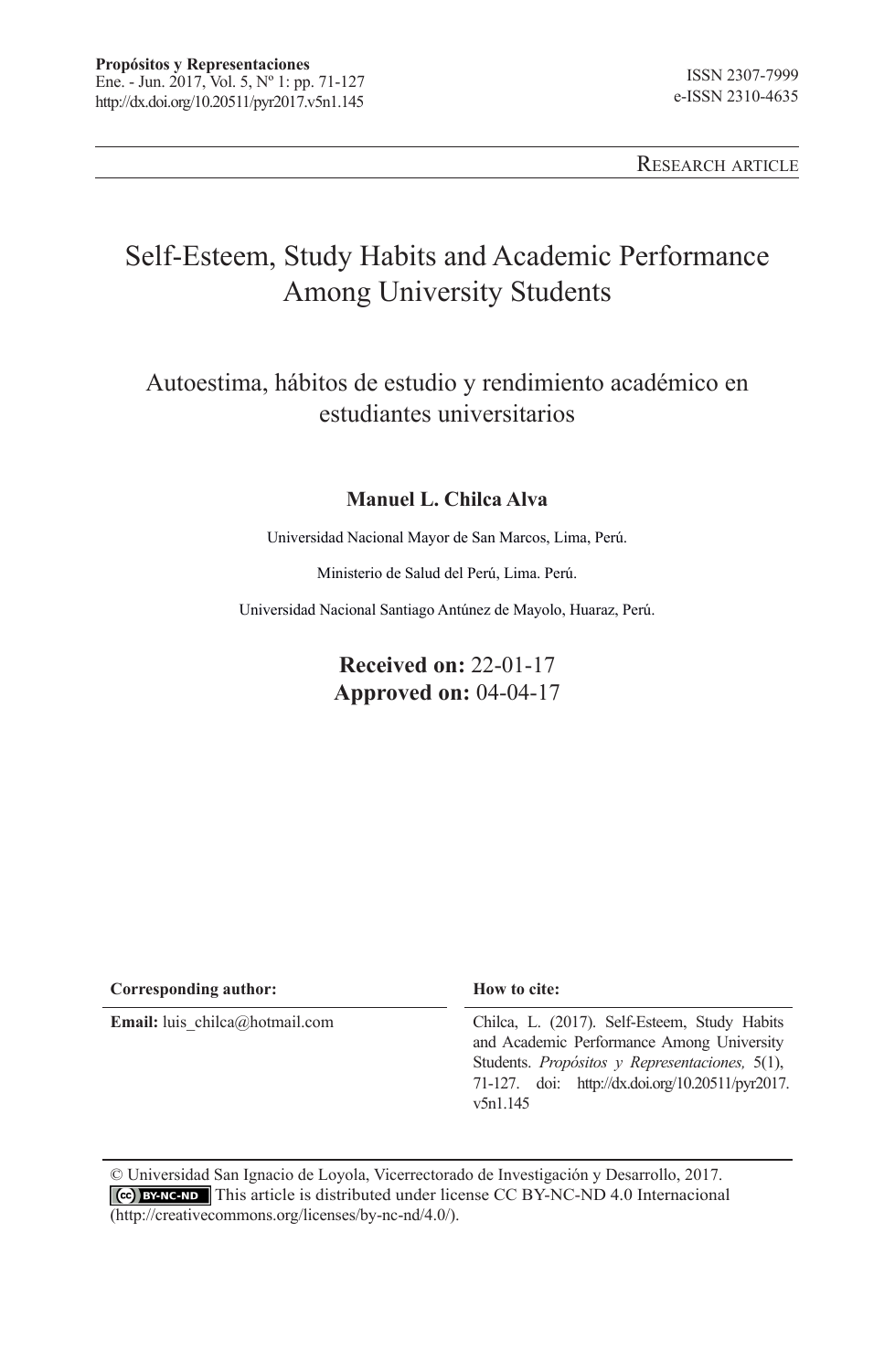### **Summary**

This study was intended to establish whether self-esteem and study habits correlate with academic performance among university students. Research conducted was descriptive observational, multivariate or cross-sectional factorial in nature. The study population consisted of 196 students enrolled in a Basic Mathematics 1 class at the School of Engineering of Universidad Tecnológica del Perú (Technical University of Peru, UTP) in the third term of 2016, and the sample size numbered 86 students. The Coopersmith Self-Esteem Inventory, Luis Vicuña Peri's Study Habits Inventory and the average grades obtained by students were used for research variable measurement. Results show that self-esteem does not significantly impact academic performance, but study habits do influence academic performance ( $p = .000$ )  $\alpha$  = .05). Hence students are expected to enhance academic performance as they refine study techniques.

**Keywords:** Academic performance, self-esteem, study habits

## **Resumen**

El objetivo de la presente investigación fue determinar la relación entre la autoestima, los hábitos de estudio con el rendimiento académico de los estudiantes universitarios. El diseño de la investigación fue descriptivo observacional, multivariada o factorial de corte transversal. La población de estudio, estuvo conformada por 196 estudiantes de la Facultad de Ingeniería de la Universidad Tecnológica del Perú (UTP), matriculados en el curso de Matemática Básica I, durante el semestre académico 2016 - III y el tamaño de la muestra fue de 86 estudiantes. Para la medición de las variables de investigación, se utilizó el inventario de autoestima (elaborado por Stanley Coopersmith), el Inventario de hábitos de estudio (elaborado por Luis Vicuña Peri) y el reporte de los promedios de las calificaciones de los estudiantes. Los resultados evidenciaron que no existe una influencia significativa entre la autoestima y el rendimiento académico, pero sí entre los hábitos de estudio y el rendimiento académico de los estudiantes ( $p=0.00 < \alpha = 0.05$ ); en conclusión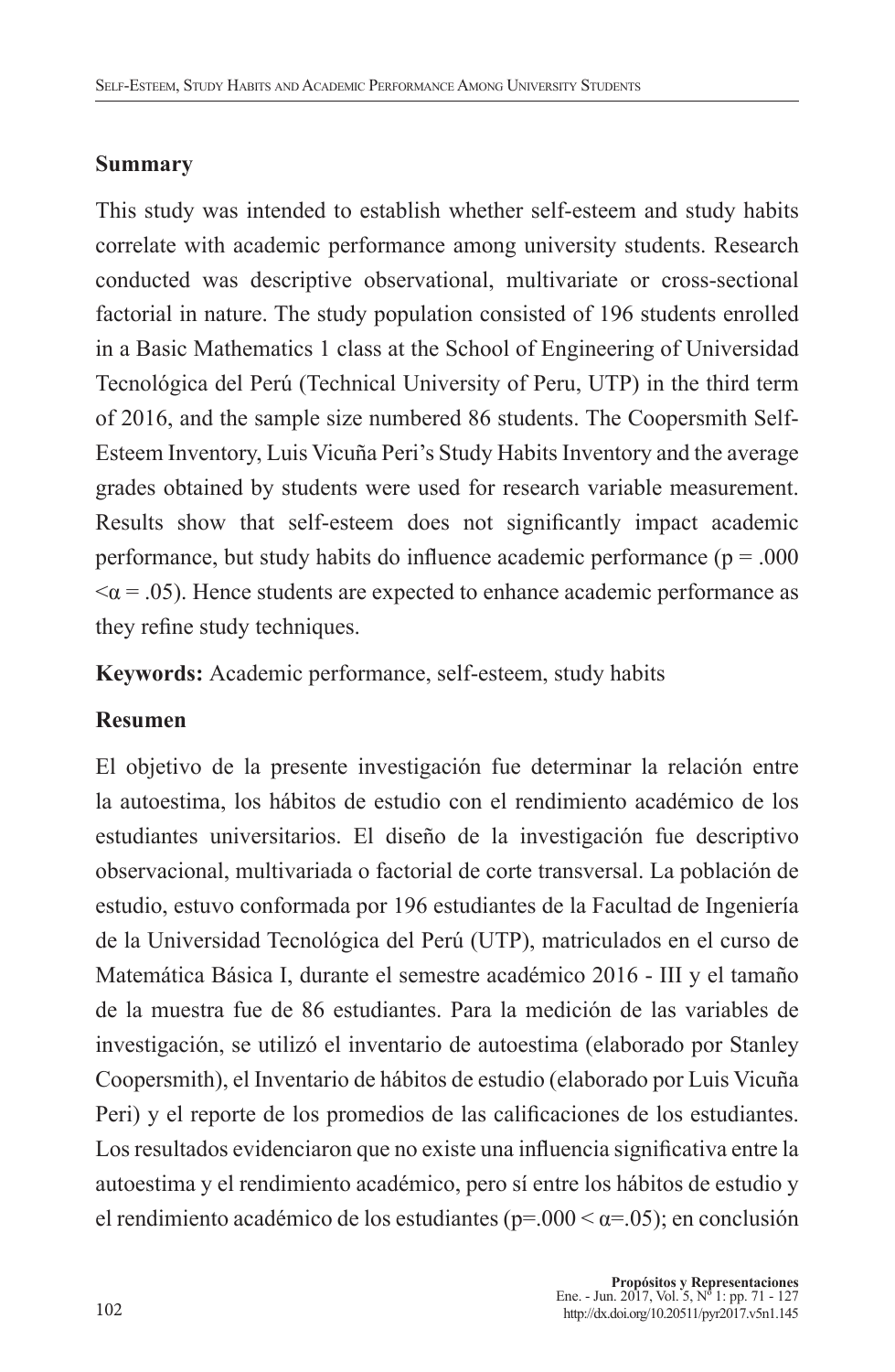se espera que si los estudiantes mejoran sus técnicas de estudio entonces se incremente su rendimiento académico universitario.

**Palabras claves:** Rendimiento académico, autoestima, hábitos de estudio.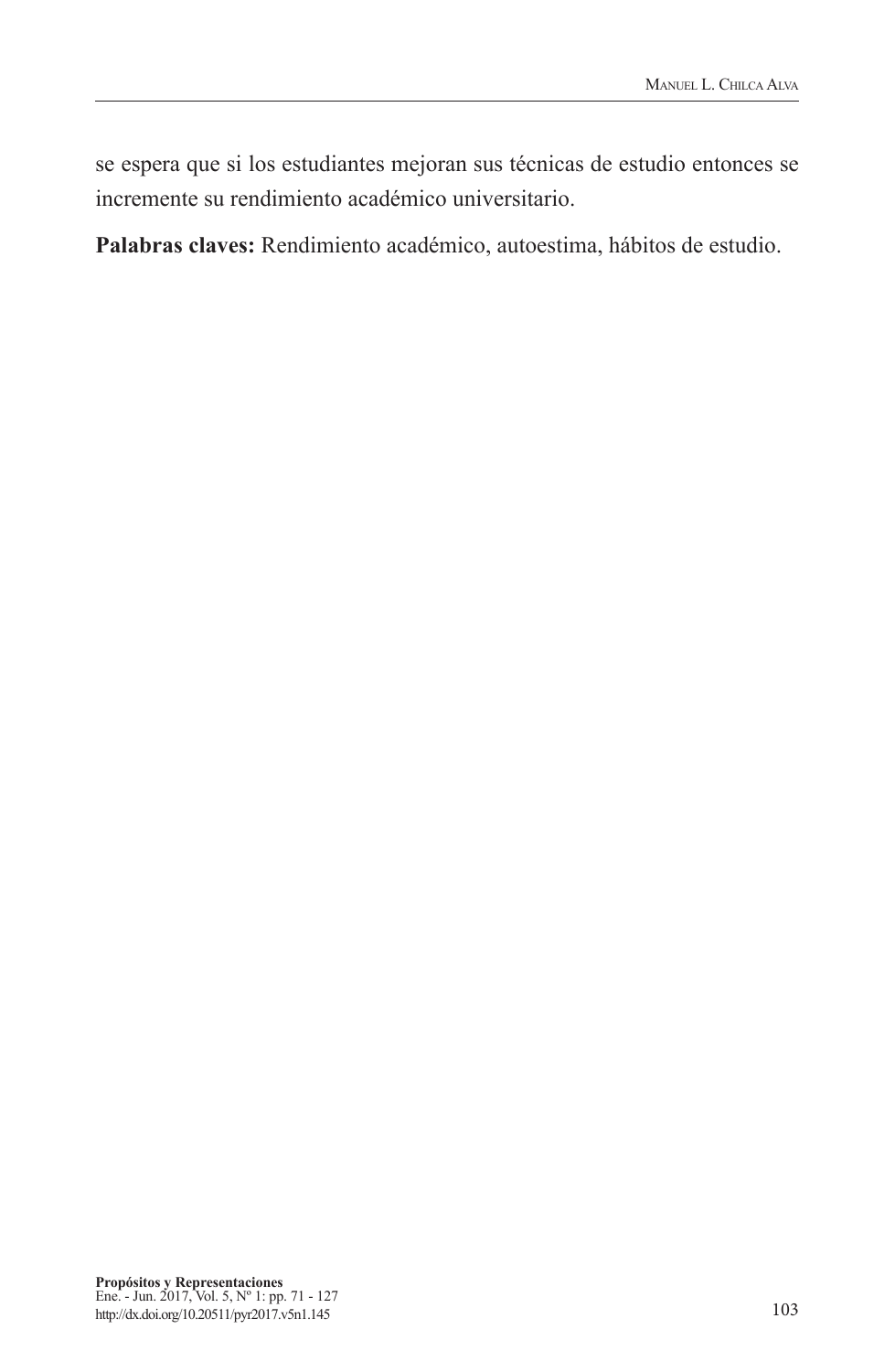## **Introduction**

At present, academic performance is measured on the basis of student grades, which is among the key elements in the construction of an educational institution's image (Escudero, 1999), hence our interest in researching and identifying the major factors that have a bearing on students scoring well or poorly on their classes.

The challenges of studying academic performance lie in defining the term itself. Often referred to as school achievement, academic performance or school performance, conceptual differences between tend to be only semantic in nature, as these terms are used as synonyms. It has been agreed that academic performance should refer to university populations, whereas school performance applies to regular and alternative basic education populations (Lamas, 2015). Below is a sample of the countless definitions of the term.

From a humanistic approach, Martínez-Otero (2007, as cited in Lamas, 2015) defines academic performance as the outcome of a student's efforts at educational establishments, which is usually expressed through educational grades.

On the other hand, Torres & Rodríguez (2006, cited by Lamas, 2015) conceptualizes academic performance as the level of knowledge demonstrated in an area or subject as compared against the standard, which is generally measured by the student's average grade. Academic performance may also be expressed as a quantitative and qualitative score, a grade, which if coherent and valid, will reflect the level of learning generated by the teacher-student relationship on the basis of the goals set out early in the class (Rodriguez, 2000, Touron, 1984). Several years ago, Escudero (1999) stated that grades measure the results of teaching, yet not, strictly speaking, the quality thereof, as they are not only conditional upon the student's quality but also the teacher's individual discretion and rigor when planning teaching and assessing and rating academic learning and performance.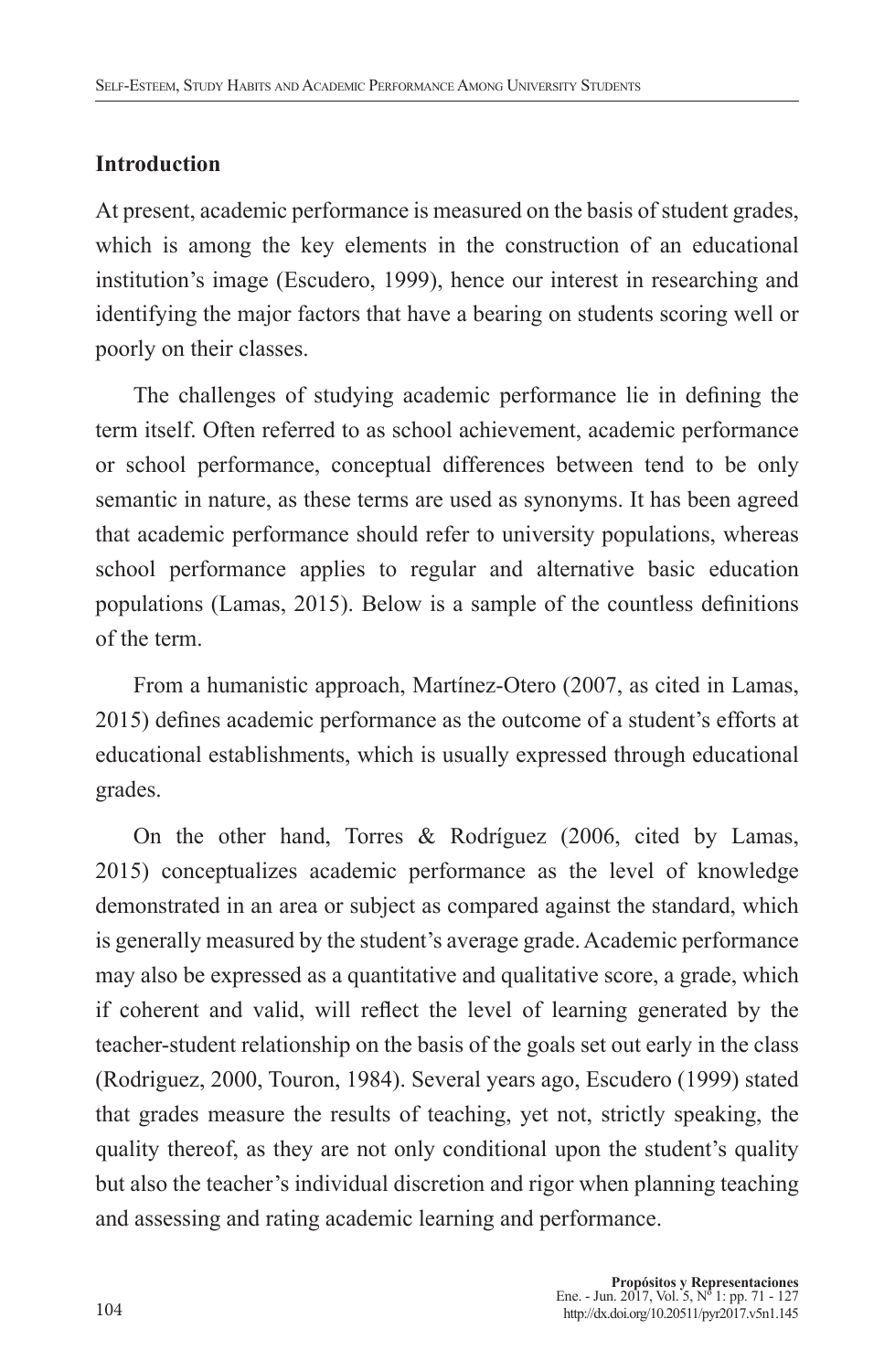Diaz's (2010) research found that school performance measurement has been the object of ongoing criticism. He questions whether the grade obtained in an assessment is a truthful measure of the learning obtained by the students, given that other factors (family, society, the teacher's teachinglearning activity) are most relevant to the optimal educational development of the students.

Therefore, academic performance is clearly influenced by countless variables that are intricately linked, which makes it challenging to investigate. However, academic performance does involve factors such as intellectual skills, personality, motivation, aptitudes, interests, study habits, self-esteem or the teacher-student relationship. Discrepancies between a student's academic performance and his or her expected performance are known as differing performance. Unsatisfactory academic performance is one that is below the expected performance. This may at times be connected to teaching methods (Chipana, 2012; Larrosa, 1994; Marti, 2003, as cited in Lamas, 2015).

## **Self-Esteem and Academic Achievement.**

On the variables cited by different authors as influencing academic performance is self-esteem, which accounts for many academic successes and failures, according to Manassero and Vazquez (1995). Therefore, both self-esteem levels and their connection with academic performance within the study population are to be ascertained so as to implement solutions to improve students' self-esteem should it be the case. Trahtemberg Siederer (1996) holds that university lecturers should be specifically educated in the psychological dimensions of their students, in order to improve their learning.

Bolivar (2006) argues that as people develop self-esteem in their daily lives, whether constructive or destructive, self-esteem has the ability to shape their own concept of themselves. To respond to criticism, a person must feel confident to discern such criticism as is supportive of his integrity as a person from that which is opposed to it, as negative criticism can wreak havoc on a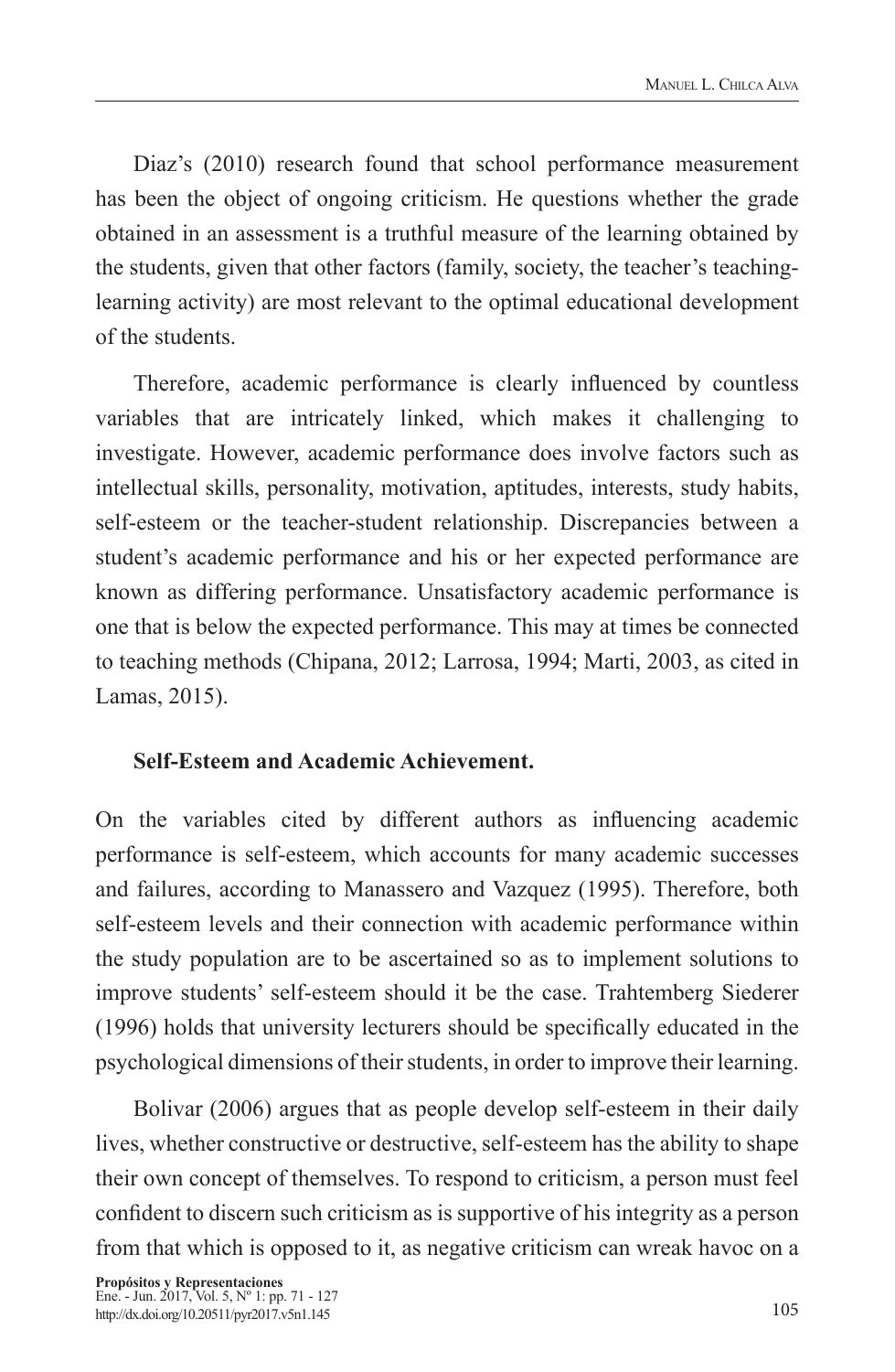person, heavily taxing his self-respect, even leading him to believe that he is a complete failure.

Research into the connection between self-esteem and academic performance include a study conducted by Acuña (2013), which found them to be positively correlated, as the majority of students enrolled in the 10<sup>th</sup> cycle of the Professional Academic School of Primary Education and Learning Problems in the second term of 2012 registered average to high self-esteem (71% of the students), which positively influenced their academic performance (good and excellent). He recommended the José Faustino Sánchez Carrión National University, in the Huacho district, to cover this essential aspect of students' education by intensifying student counselling and tutoring on the part of the teachers, in order to raise students' self-esteem (which is often low) to higher levels (average and high) and have them score good or excellent grades.

Nicho's research (2013) found that a dependency relationship, as well as a close and direct association, occurs between a student's self-esteem and his or her academic performance, as evidenced by the calculated p-value, which is below the statistical significance ( $P = .000 \le \alpha = .05$ ). In addition, he established that 60% of students have low self-esteem. While they do not see themselves as inferior to their peers, they feel that their peers hold a higher position than themselves.

## **Study Habits and Academic Performance**

Study habits are also among studied variables. According to Rondón (1991), study habits play a major role in the improvement of a student's academic performance. Similarly, Aduna and Marquez (1987) hold that deep-rooted study habits are behind sound academic performance.

A review of literature on the relationship between study habits and academic performance reveals that scholars established a significant and positive relationship between levels of study habits and academic performance levels (Sánchez, 2016, Sánchez Briseño, 2016 and Paredes Ayrac, 2008).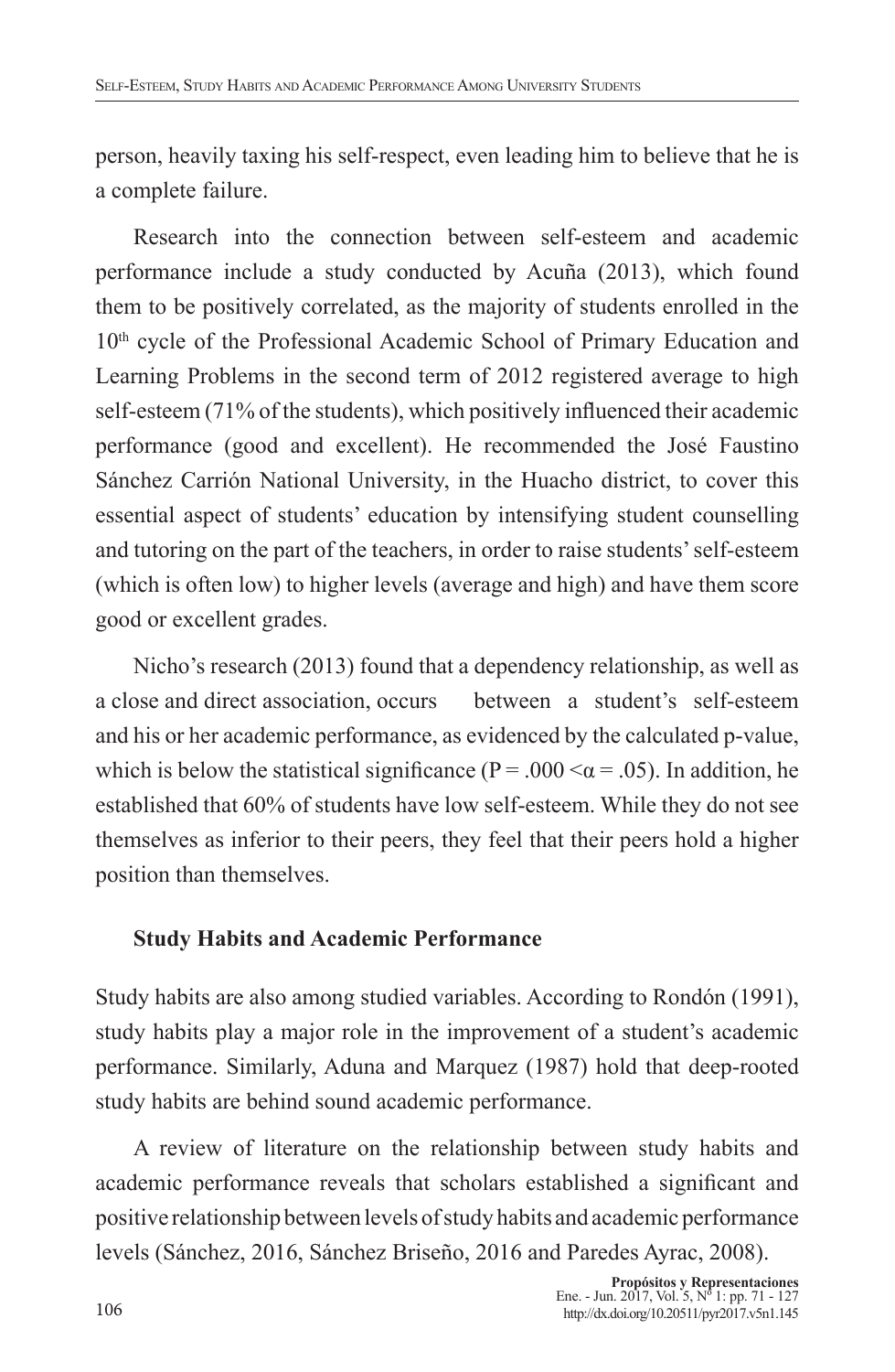Similarly, Cepeda (2013)'s study found that the study habits and academic performance of the students of the 10<sup>th</sup> year of General Basic Education at Provincia de Bolívar High School, are dependent on one another, that is, study habits impact academic performance.

Mendoza (2011) finds that the study habits of 52% of the students enrolled in the 2<sup>nd</sup> year of Agronomy at Hermilio Valdizan University in Huánuco (UNHEVAL) are far from appropriate, their academic performance being low, which also established the influence of study habits on academic performance.

### **Academic Performance Among University Students**

In order to ascertain the academic performance of students enrolled in the School of Engineering of Universidad Tecnológica del Perú, the university's student assessment indicators and academic records were studied, which showed that in the previous academic term (2016 - II), about half the Basic Mathematics 1 class students (47.8%) failed the class, i.e. obtained grades below 10 points. The overall grade point average was 10.068 points, below the pass mark. Hence the idea was to establish whether self-esteem and/or study habits are tied to academic achievement in order to address the challenges faced by the university. The purpose was for the university to better serve students and for the administration to lay down teaching work policies to raise educational indicators, thus preventing students from dropping out to transfer to other universities or the lifespan of their studies, as well as their payable tuition, from escalating. The Organization for Economic Cooperation and Development (OECD)'s research on the consequences of low academic performance shows that the dropout rate in the United States amounts to 35%, whereas in Spain it is over 20% and in Italy it is up to 60% (2008, cited by Logros Peru, 2008). In Peru, dropouts cause losses in the amount of over 100 million dollars every year (Plasencia 2008, as cited in Logros, 2008).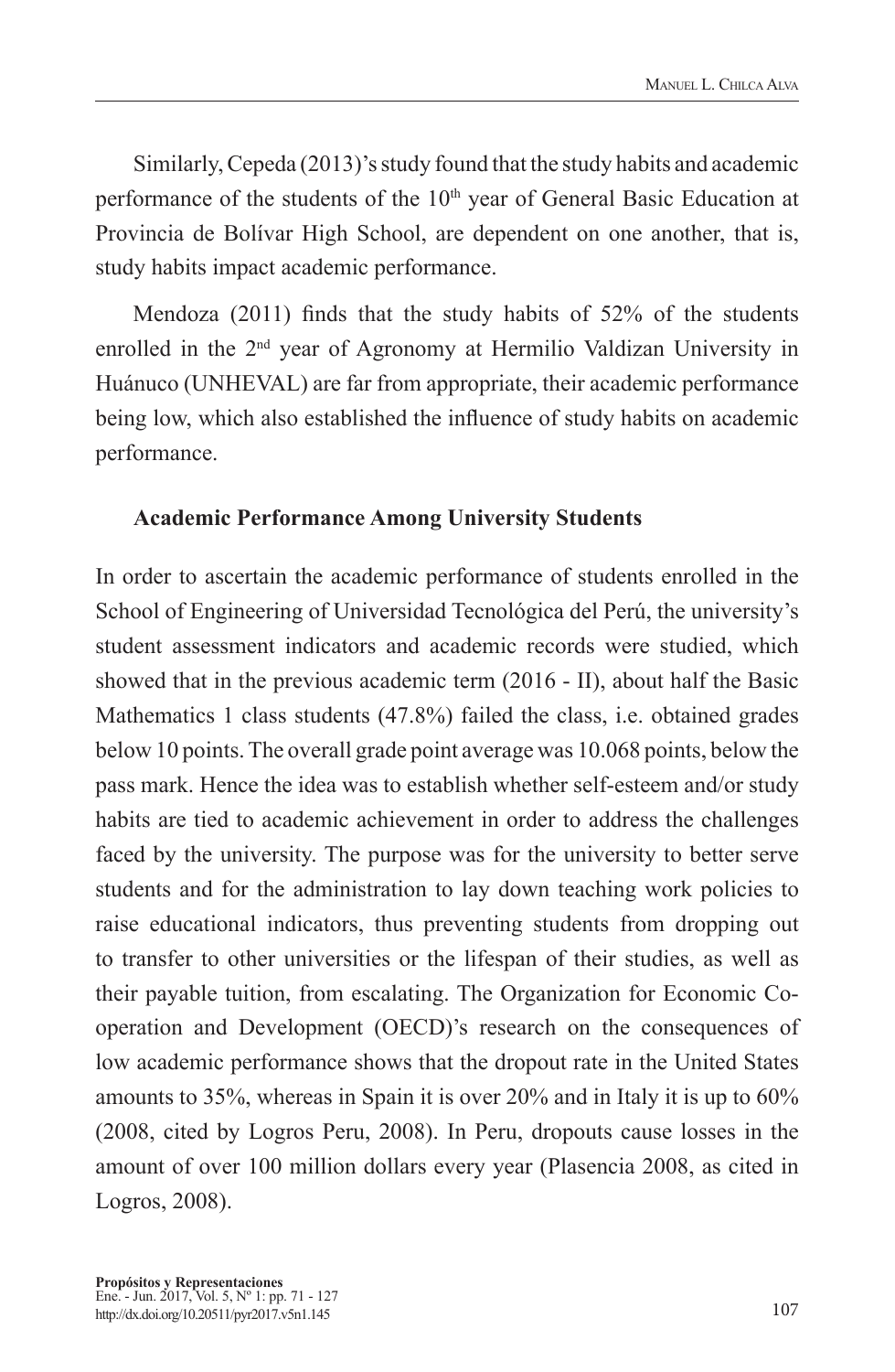Therefore, the degree of connection between the study variables is to be determined as it will allow both the university and the class lecturers to devise measures to boost student's academic performance. Hence the research was intended to ascertain whether a relationship exists between self-esteem and study habits, on the one hand, with academic performance, on the other, of those enrolled in the Basic Mathematics 1 class of the School of Engineering of Universidad Tecnológica del Perú in 3rd term of 2016.

### **Method**

### **Nature and Design of Research.**

Mejía Mejía (2005) describes this study as scientific, formal, theoretical, ex post facto, quantitative, field-based, primary and cross-cutting in nature. Research design selected was descriptive observational and multivariate or factorial (multiple linear regression analysis and Pearson's correlation coefficient) because the data collection instruments were applied at a particular moment in time.

## **Population and Sample.**

The population consisted of 196 students enrolled in the Basic Mathematics 1 class of the School of Engineering of Universidad Tecnológica del Perú in 3rd term of 2016, covering a total of 6 classrooms in the morning session. The sample size was 86 students; the sample size was calculated using the simple random sampling formula to estimate the mean of a finite population, considering the value of the statistic in the normal distribution table with a confidence level of 95 %, which is equal to 1.96. The grade variance and the average grades were examined in the light of the students' achievement in the Basic Mathematics 1 class of  $2016 - 2<sup>nd</sup>$  term , whose values were  $S^2 = 14.598$  and  $X = 10,068$ , and the error considered was 6% the grade average (e=0. 604).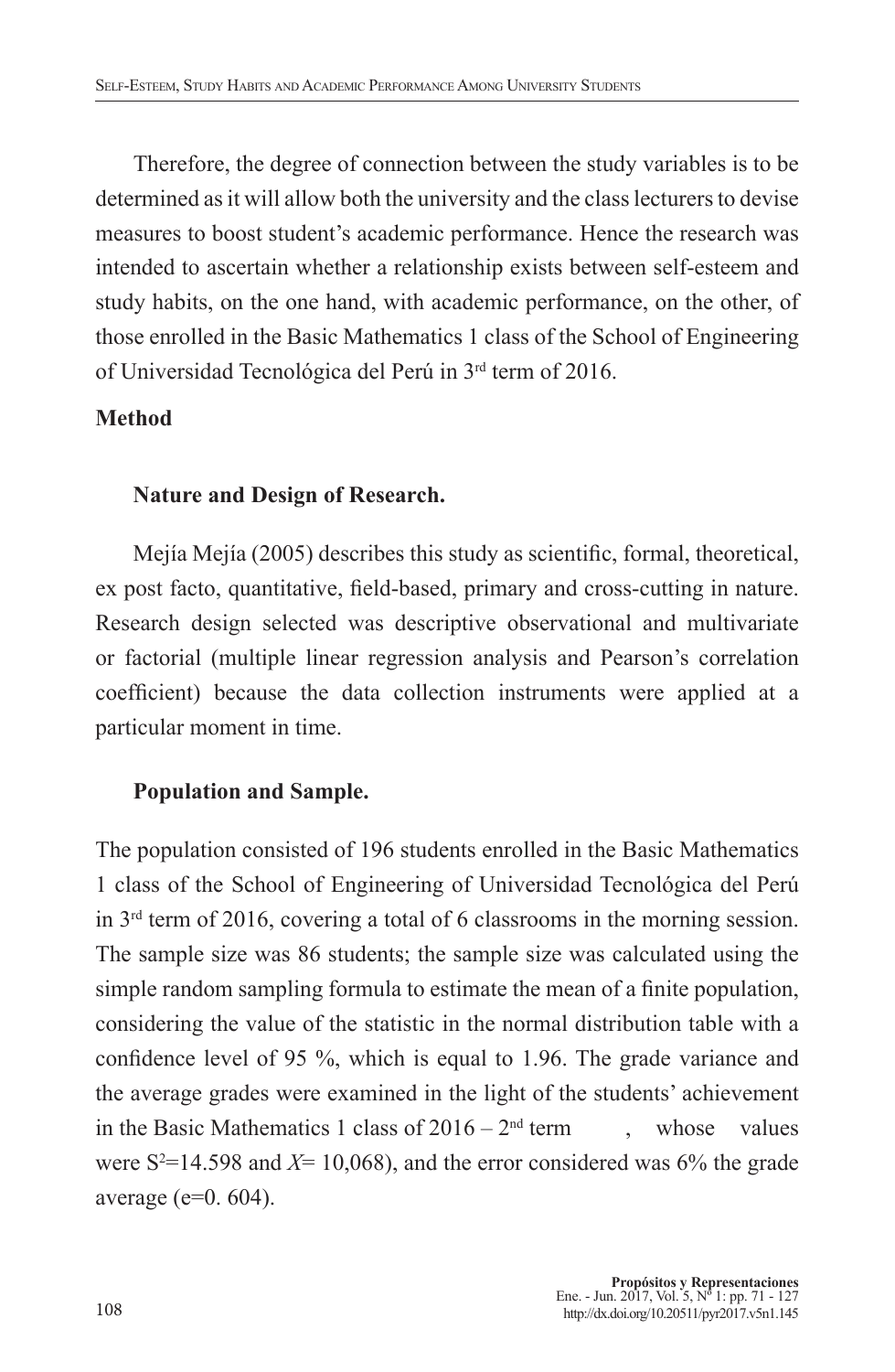#### **Data Collection Instruments.**

The data were obtained through the application of two instruments: the Coopersmith Self-Esteem Inventory (1997) and Vicuña's Study Habits Inventory (1999). For academic achievement, the students' grades report for the Basic Mathematics 1 class of the School of Engineering of Universidad Tecnológica del Perú for the academic semester 2016 - III were examined.

The Self-Esteem Inventory is a 58-item test with questions the answers to which are dichotomous. It is applied on an individual or collective basis, and it is based on 5 sub tests, namely: A lying test, oneself, social peers, parents home and university. The maximum score is 100 points and the lying test will void the entire test if a score higher than four is obtained. The scores are obtained by adding up the number of items answered correctly and multiplying this by 2 without including the lying test score, after which, based on the total sum of the test, the subject is assigned the corresponding category according to the scale proposed by the author.

On the other hand, the Study Habits Inventory is a 53-item test with questions the answers to which are dichotomous. It is applied on an individual or collective basis, and it is based on 5 sub tests, namely: How do you study? How do you do your homework? How do you prepare for your exams? How do you follow your classes? and, What accompanies your study moments? The maximum score is 53 points. The score is obtained by rating each of the items with either one (1) or zero (0), after which, based on the total sum of the test, the subject is assigned the corresponding category according to the scale proposed by the author.

Validity and reliability tests were run on each of the instruments, results of which guaranteed the accuracy of the results (the Kuder—Richardson reliability coefficient obtained was 0.64 for the Self-Esteem Inventory and 0.83 for the Study Habits Inventory). No changes were introduced into any of the instruments, therefore they have already been validated by the authors.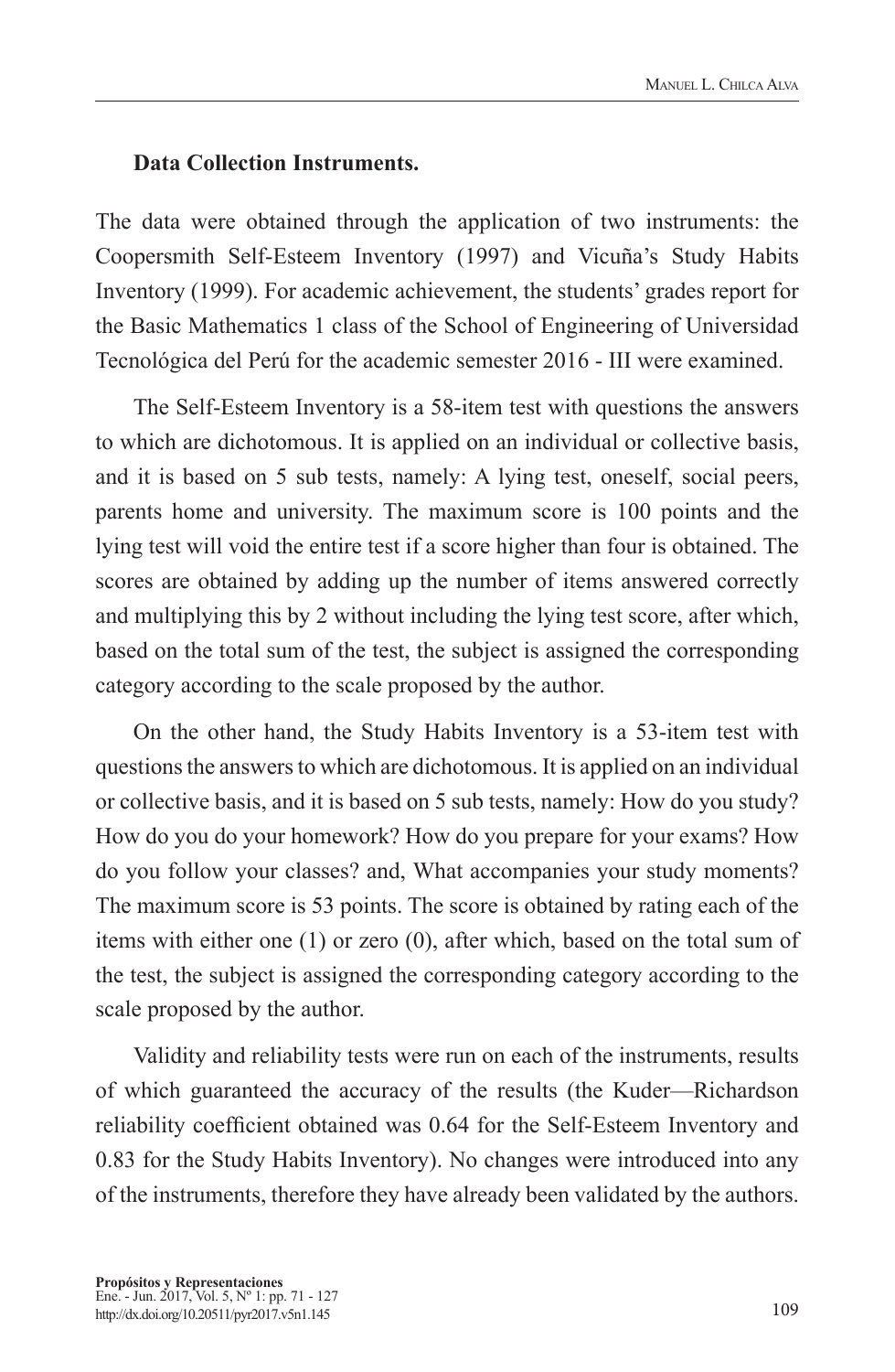## **Analysis Plan.**

The instruments were first applied in the regular classroom sessions, on the day and at the time agreed on with the class coordinator. Participants were selected at random. Prior to administration of the psychological instruments, respondents were advised of the purpose of the study and the use of their information, after which they signed a letter of informed consent and began to fill in the tests.

To develop the results, we began by analyzing and describing the data for each of the research variables, to which end absolute and relative frequencies were used. Central tendency measures and those of dispersion for each of the variables were estimated. An assumption testing process was presented for each of the research variables; the normality of the data (i.e. whether or not the data presented a normal distribution) was first assessed. Lastly, the research hypotheses were tested using the multiple linear regression analysis (the first five assumptions were tested using this statistical technique, namely: linearity, independence of errors, homoscedasticity of the residuals and forecasts, normality of errors and multicollinearity). We proceeded to assess the goodness of fit of the model used for analysis of variance (ANOVA), after which we calculated the Pearson correlation coefficient and then the model coefficients and their statistical significance. In all cases, a significance level of .05 was used. Statistical analysis was performed using software SPSS v.  $22.0 \, \text{R}$ .

## **Results**

The estimated sample is 86 students enrolled in the Basic Mathematics 1 class at the School of Engineering of Universidad Tecnológica del Perú in term 3 of the 2016 year, the sampling frame being the list of students sitting in the 6 classrooms serving the said class.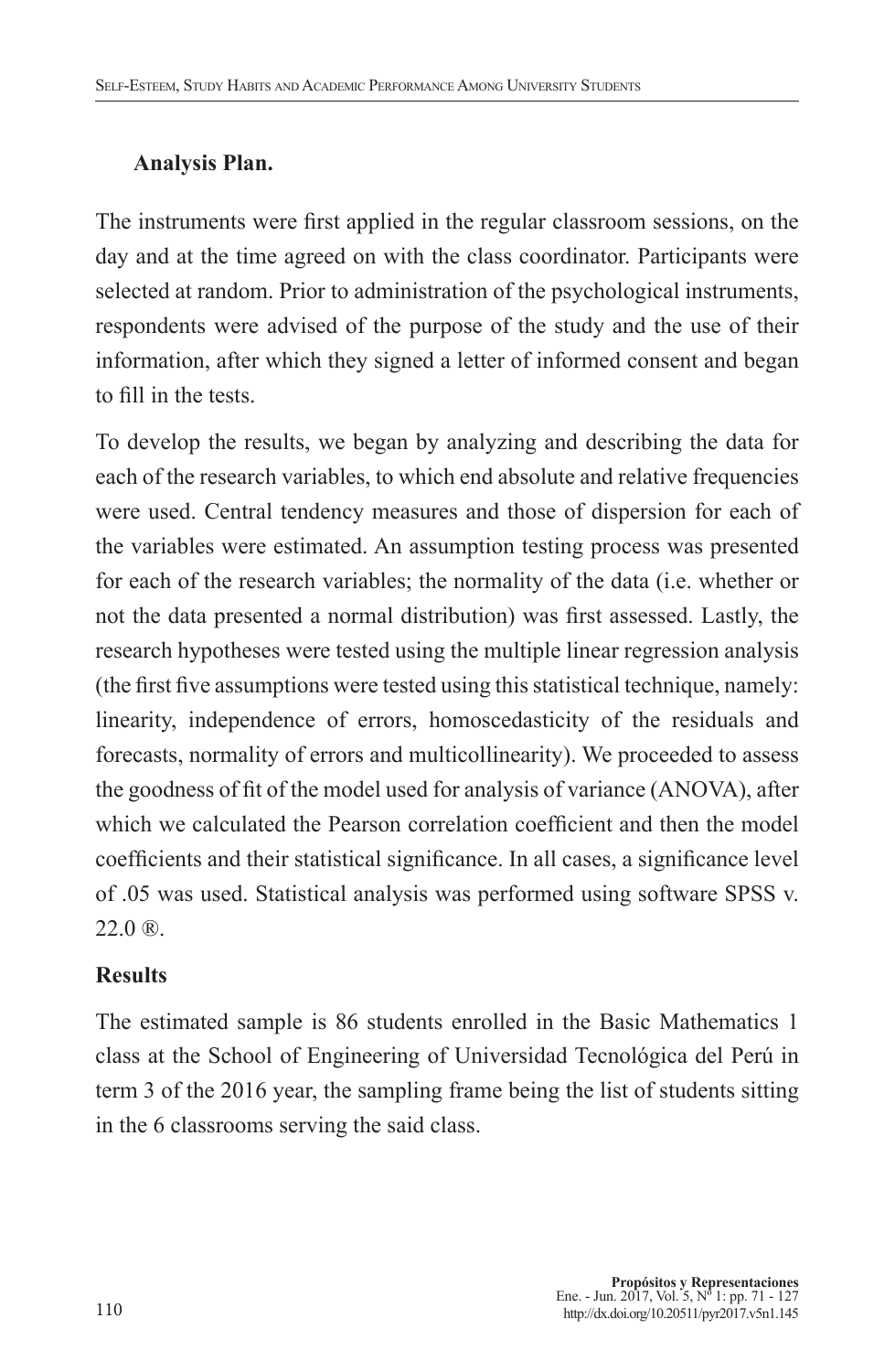## **Descriptive Analysis.**

Upon application of the research variable measurement instruments in light of the proposals by Stanley Coopersmith, Luis Vicuña Peri and Virgilio Vildoso Gonzales, Table 1 presents the results of which the following may be stated:

- 52.3% of students enrolled in the Basic Mathematics 1 class at the School of Engineering of Universidad Tecnológica del Perú have a "High" self-esteem level, followed by 41.9%, who have a "High-Average" self-esteem level, and 5.8% of students with a "Low-Average" self-esteem level-
- 36.1% of students enrolled in the Basic Mathematics 1 class at the School of Engineering of Universidad Tecnológica del Perú claim a "Positive" Study Habits level, which means that students have significant habits of study, but certain ways of collecting information and work when studying will need to be adjusted. 33.7% (29 students) fall into the "Trend $(+)$ " category of study habits, which means that their study habits are different from those with a low academic performance. Therefore ongoing adjustment of their study techniques is not required. 14% (12 students) fall into the "Very positive" category of study habits, that is, such students have positive or appropriate study habits that help them in their academic learning process. 12.8% (11 students) fall into the "Tendency (-)" category of study habits, that is, they have inadequate study habits and their academic performance is often low. 3.5% (3 students) fall into the "Negative" category of study habits, which means that their academic achievement is low but their intelligence skills are high, hence their study habits need to be refined and adjusted. No students fall under the lowest category. Lastly, it could be said that close to 50.0% of students must correct their study habits if they are to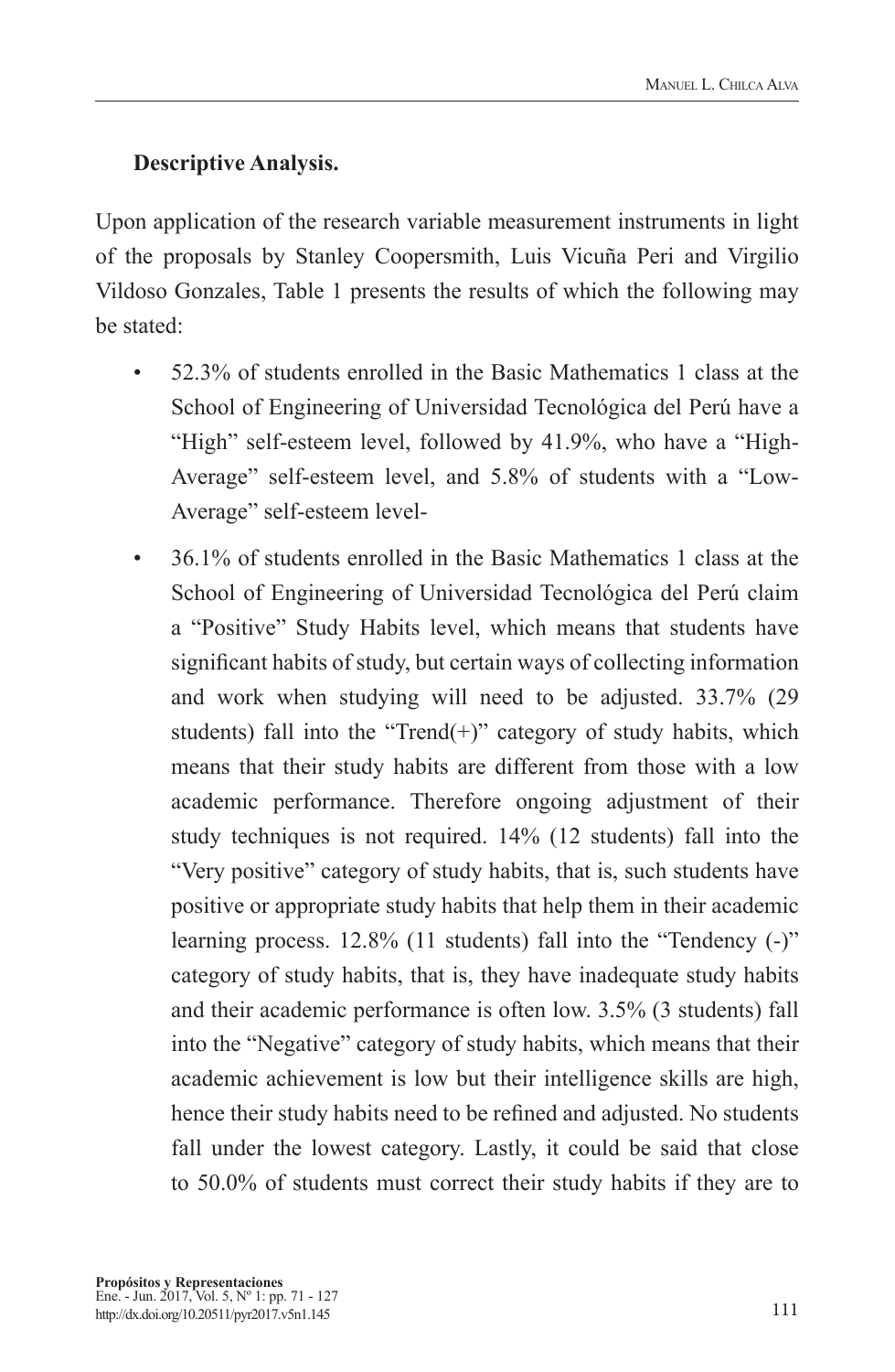pursue their professional education to the best of their ability, and thus attain the objectives outlined for their studies.

• 39.5% of students enrolled in the Basic Mathematics 1 class at the School of Engineering of Universidad Tecnológica del Perú have a "Average/High" level of academic performance, followed by 32.6% who have a "Low/Average" level of academic performance, with 18.6% of students claiming "High" performance level, 8.1% "Low" academic performance, and 1.2% "Very low" academic performance. Therefore, about 41.9% of students have a low academic performance.

## **Table 1.**

*Student Self-Esteem, Study Habits and Academic Performance Frequencies and Percentages.*

| Research Variables         | Frequency        | $\frac{0}{0}$ |
|----------------------------|------------------|---------------|
| Self-esteem level          | 86               | 100           |
| High                       | 45               | 52.3          |
| Average High               | 36               | 41.9          |
| Average Low                | 5                | 5.8           |
| Low                        | $\boldsymbol{0}$ | 0.0           |
| Study habit level          |                  |               |
| Very Positive              | 12               | 14.0          |
| Positive                   | 31               | 36.1          |
| Tendency $(+)$             | 29               | 33.7          |
| Tendency (-)               | 11               | 12.8          |
| Negative                   | 3                | 3.5           |
| Academic performance level |                  |               |
| High $(16 - 20)$           | 16               | 18.6          |
| Average High $(12 - 15)$   | 34               | 39.5          |
| Average Low $(8 - 11)$     | 28               | 32.6          |
| Low $(4 - 7)$              | $\overline{7}$   | 8.1           |
| Very Low $(0-3)$           | 1                | 1.2           |

The results of the goodness of fit test on the normal distribution of student scores show that self-esteem, study habits and academic performance, present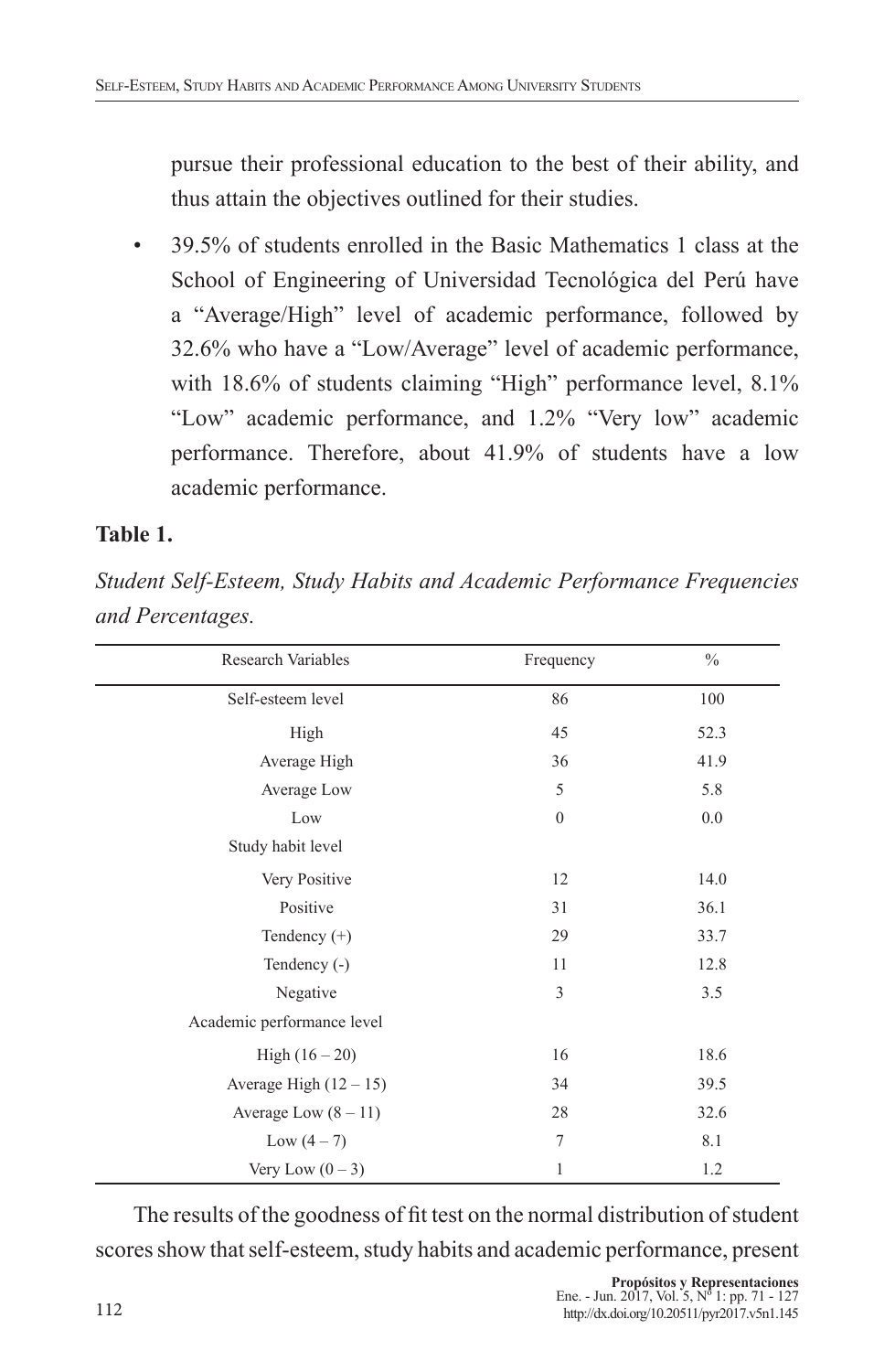such distribution, which is why the statistics used to contrast the hypotheses were Parametric in nature (see Table 2)

### **Tabla 2.**

 *Goodness of fit test on normal distribution (Kolmogorov Smirnov test).*

| Normal Parameters<br>Number<br>Study variables<br>of data |       | Kolmogorov-<br>Smirnov <sub>Z</sub> | Asymptotic<br>Significance |       |             |
|-----------------------------------------------------------|-------|-------------------------------------|----------------------------|-------|-------------|
|                                                           |       | Mean                                | Typical<br>deviation       |       | (bilateral) |
| Academic<br>Performance<br>(average grades)               | 86    | 12.36                               | 3.487                      | 0.705 | .703        |
| Study Habits (total<br>score)                             | 86    | 35.67                               | 8.120                      | 1.045 | .225        |
| Student Self-<br>Esteem (total<br>score)                  | 86.00 | 73.16                               | 11.42                      | 1.31  | 0.07        |

## **Hypothesis Testing**

To compare the relationship between self-esteem, study habits and academic performance, multiple linear regression analysis was used. We first evaluated the 5 assumptions to apply the multiple linear regression model, which determined that the **linearity** assumption for self-esteem was not satisfied (see Figures No. 01 and 02). However, the scatter plot showed variance **homoscedasticity** (see Figure 3).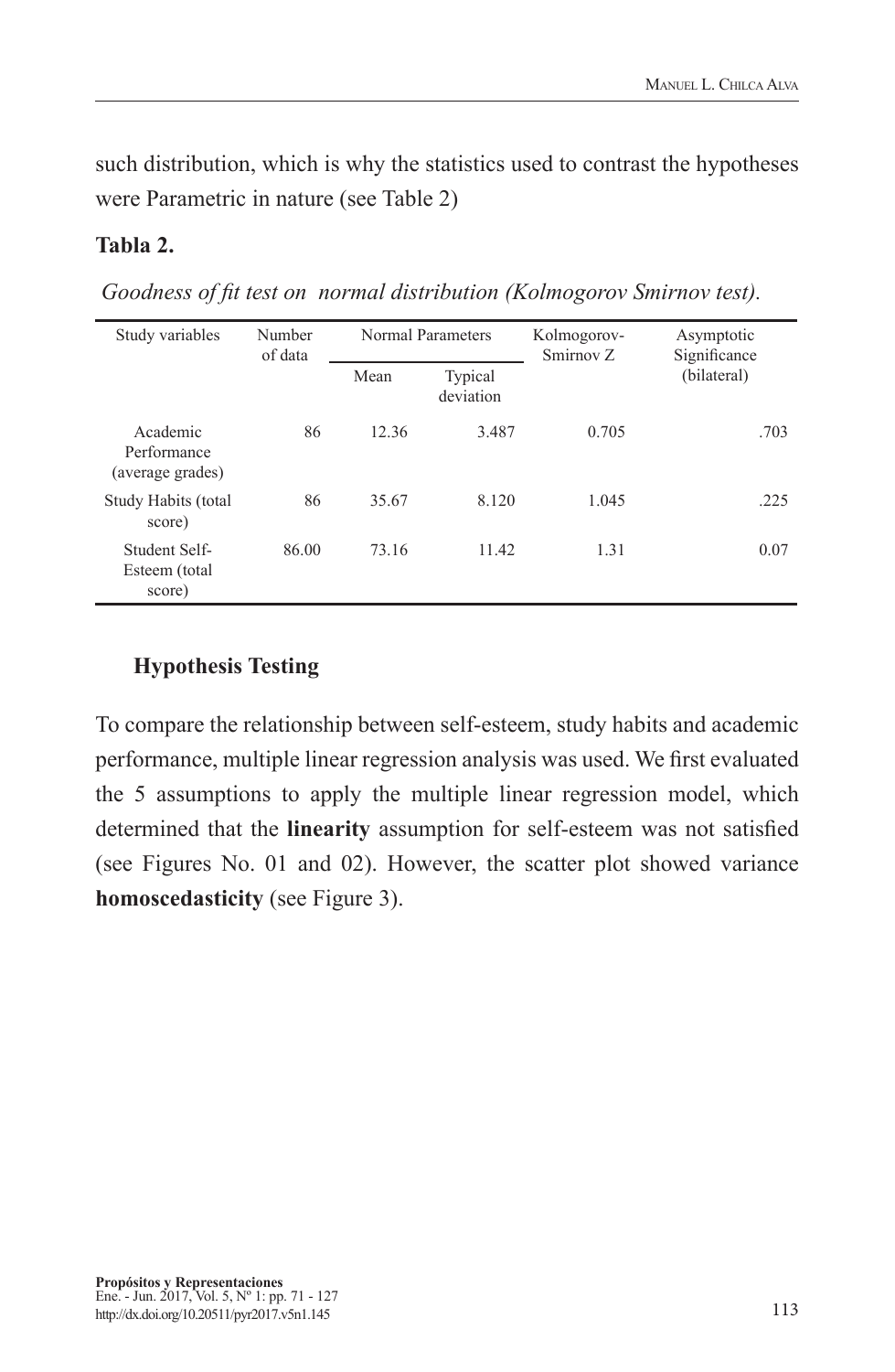

Figure 1. Partial regression graph of self-esteem and academic performance.



Figure 2. Partial regression graph of study habits and academic performance.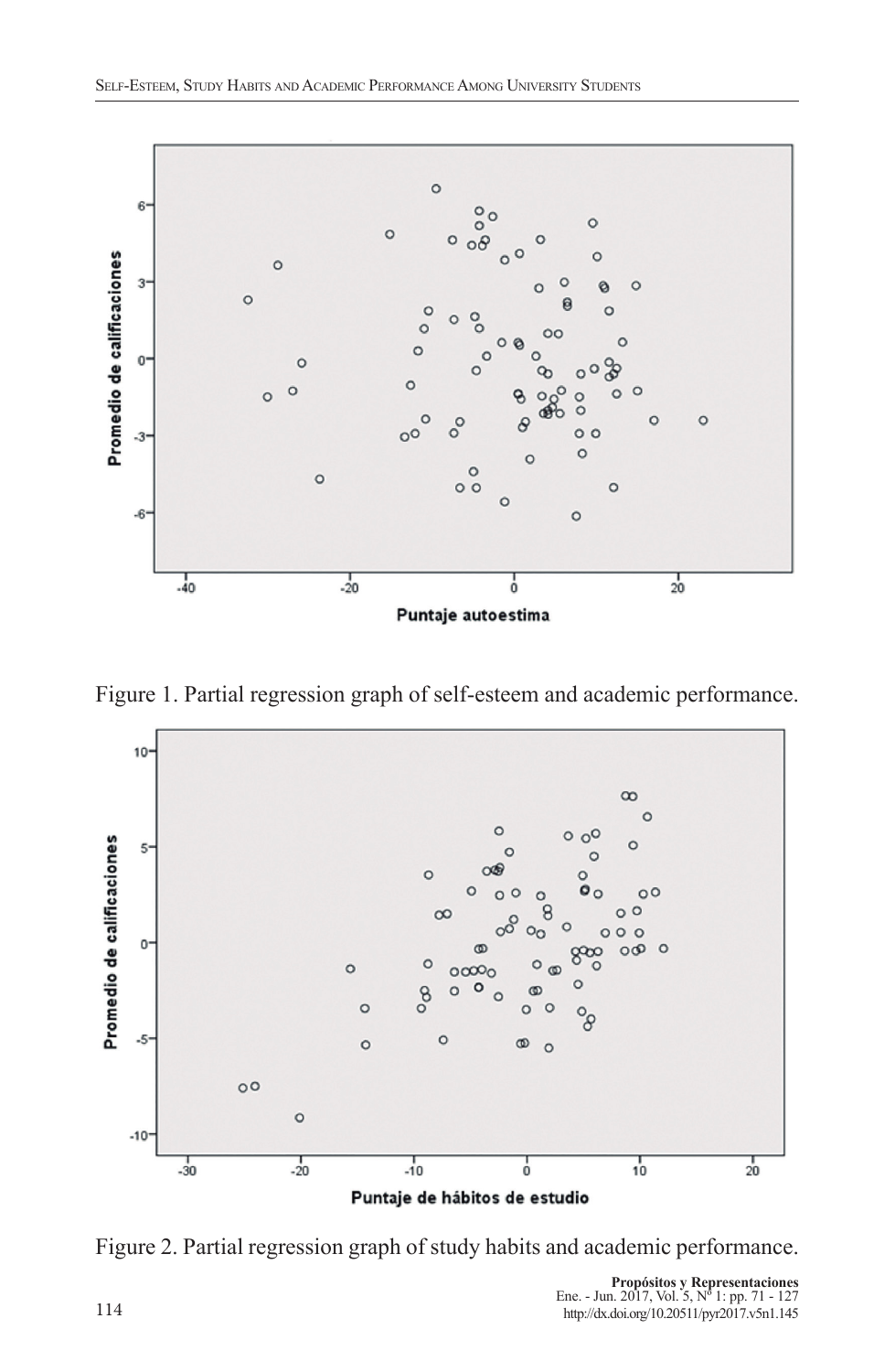

Figure 3. Scatter plot of standardized residuals and predicted academic performance.

It was determined that **independence of errors** occurred based on statistician Durwin Watson (see Table 3). Regarding the **normality of errors**, the Kolmogorff - Smirnov test showed a "p" value associated with the test statistic that was higher than the statistical significance ( $p = 0.734 > \alpha = .05$ ), hence the errors (classified residuals) are normally distributed. In terms of latter assumption, we ascertained the occurrence of **multicollinearity** according to the Inflated Variance Factor (IVF) for Self-Esteem and Study Habits (see Table 5).

Upon testing the assumptions to perform the multiple linear regression analysis, the percentage of variance in academic performance accounted for by self-esteem and study habits was calculated, which was 24.5%. The correlation between variables was significant but moderately low (see Table 3).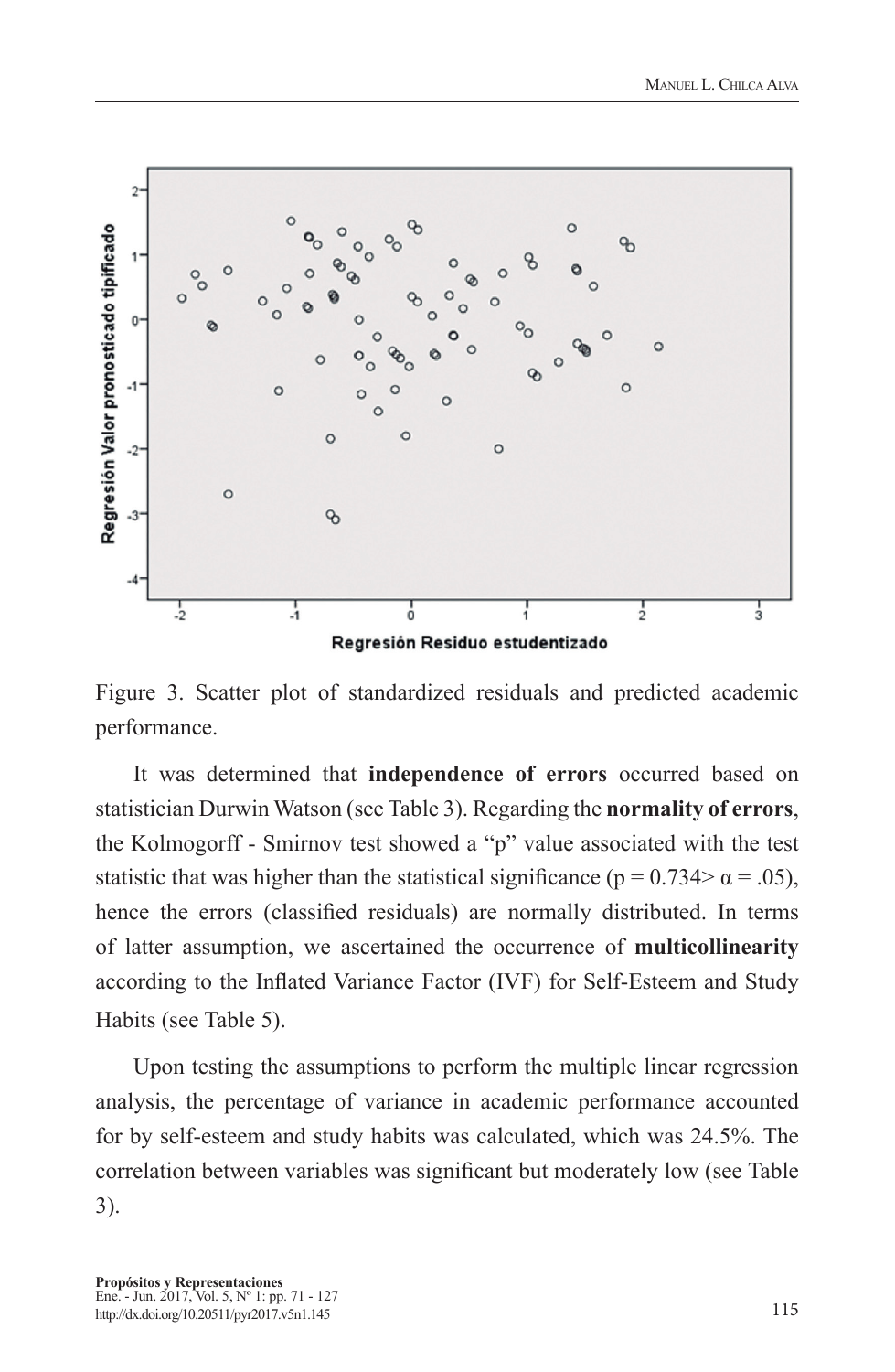### **Table 3.**

*Model Summary.*

| Model |       |        |                    | Change Stats             |                |     |     |                     | Durbin- |
|-------|-------|--------|--------------------|--------------------------|----------------|-----|-----|---------------------|---------|
|       |       | square | square<br>adjusted | Change<br>in R<br>square | Change<br>in F | g11 | g12 | Next Change<br>in F | Watson  |
|       | 0.513 | 0.263  | 0.245              | 0.263                    | 14.804         |     | 83  | .000                | 1.255   |

As a third step, the multiple linear regression model was subject to the goodness of fit test based on the analysis of variance (ANOVA), which shows a significant correlation between self-esteem, study habits (independent variables) and performance (dependent variable) as the value  $p = 0.000$ associated with the test statistic value (Fc) is below statistical significance  $\alpha$  $= .05$  (p  $(.000) < \alpha (.05)$ ) (see Table 4).

#### **Table 4.**

| Source of<br>Variance | Sum of<br>Squares | gl | Root Mean<br>Square | F      | Sig.  |
|-----------------------|-------------------|----|---------------------|--------|-------|
| Regression            | 271.824           | ∍  | 135.912             | 14.804 | 0.000 |
| Residual Error        | 762.001           | 83 | 9.181               |        |       |
| Total                 | 1033.826          | 85 |                     |        |       |

*Analysis of Variance (ANOVA) Table.*

Lastly, we calculated the multiple linear regression model coefficients. Student's t test shows that there is statistical significance for the study habits variable model coefficient as the calculated p-value is lower than the statistical significance (P = .000  $\lt \alpha$  = .05). However, the same is not true of the self-esteem variable because the p-value associated with the model coefficient is higher than the statistical significance ( $p = 0.401 > \alpha = .05$ ) (see Table 05).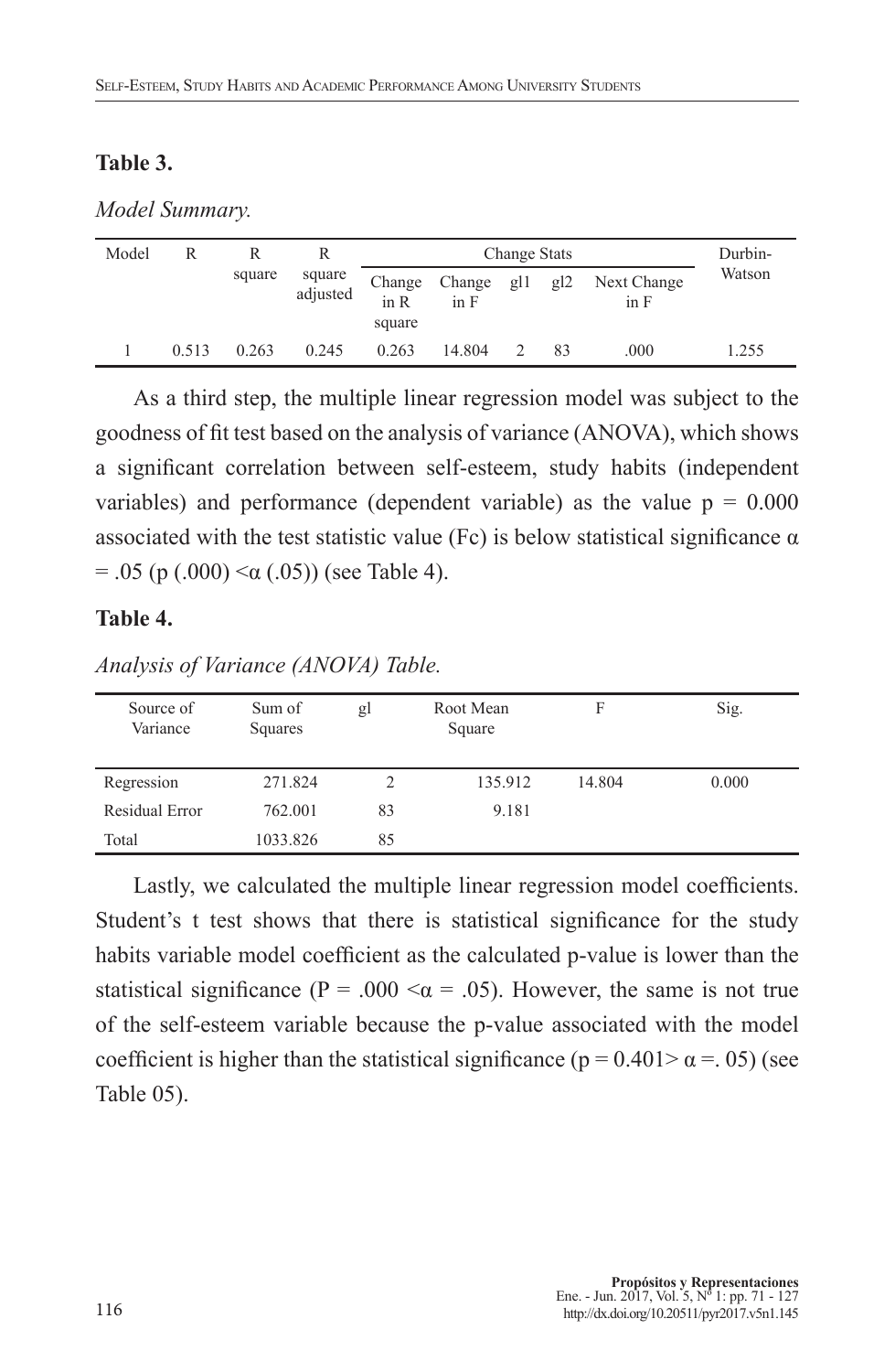## Table 5.

| Coefficients              | Non-Standardized<br>Coefficients |                      | T        | Sig.  | <b>Collinearity Statistics</b> |            |
|---------------------------|----------------------------------|----------------------|----------|-------|--------------------------------|------------|
|                           | B                                | <b>Typical Error</b> |          |       | Tolerance                      | <b>FIV</b> |
| (Constant)                | 6.283                            | 2.315                | 2.713    | 0.008 |                                |            |
| Self-Esteem Score         | $-.025$                          | .030                 | $-0.844$ | 0.401 | 0.935                          | 1.070      |
| <b>Study Habits Score</b> | 0.230                            | .042                 | 5.413    | .000  | 0.935                          | 1.070      |

## *Statistical Significance of Model Coefficients*

The results of the multiple linear regression analysis found no significant connection between university students' self-esteem and academic performance, as the linearity assumption was not fulfilled and the calculated regression model coefficient is not significant. However, a significant relationship between study habits and academic achievement among university students was evidenced by the calculated Pearson Correlation coefficient, whose value was  $R = 0.507$ , with the p-value associated with this correlation coefficient being below the level of significance ( $p = .000 < \alpha =$ .05). Lastly, an increase in the study habits score or an improvement in the study techniques of students of the Basic Mathematics 1 class at the School of Engineering of Universidad Tecnológica del Perú would be expected to augment their academic performance.

## **Discussion**

The results obtained from this research reject the proposed hypothesis that university students' self-esteem is tied to their academic performance. However, it confirms the assumption that the study habits of students at the School of Engineering of Universidad Tecnológica del Perú in term 3 of the 2016 year are tied to the academic performance of university students at the School of Engineering of Universidad Tecnológica del Perú in the 3<sup>rd</sup> term of 2016.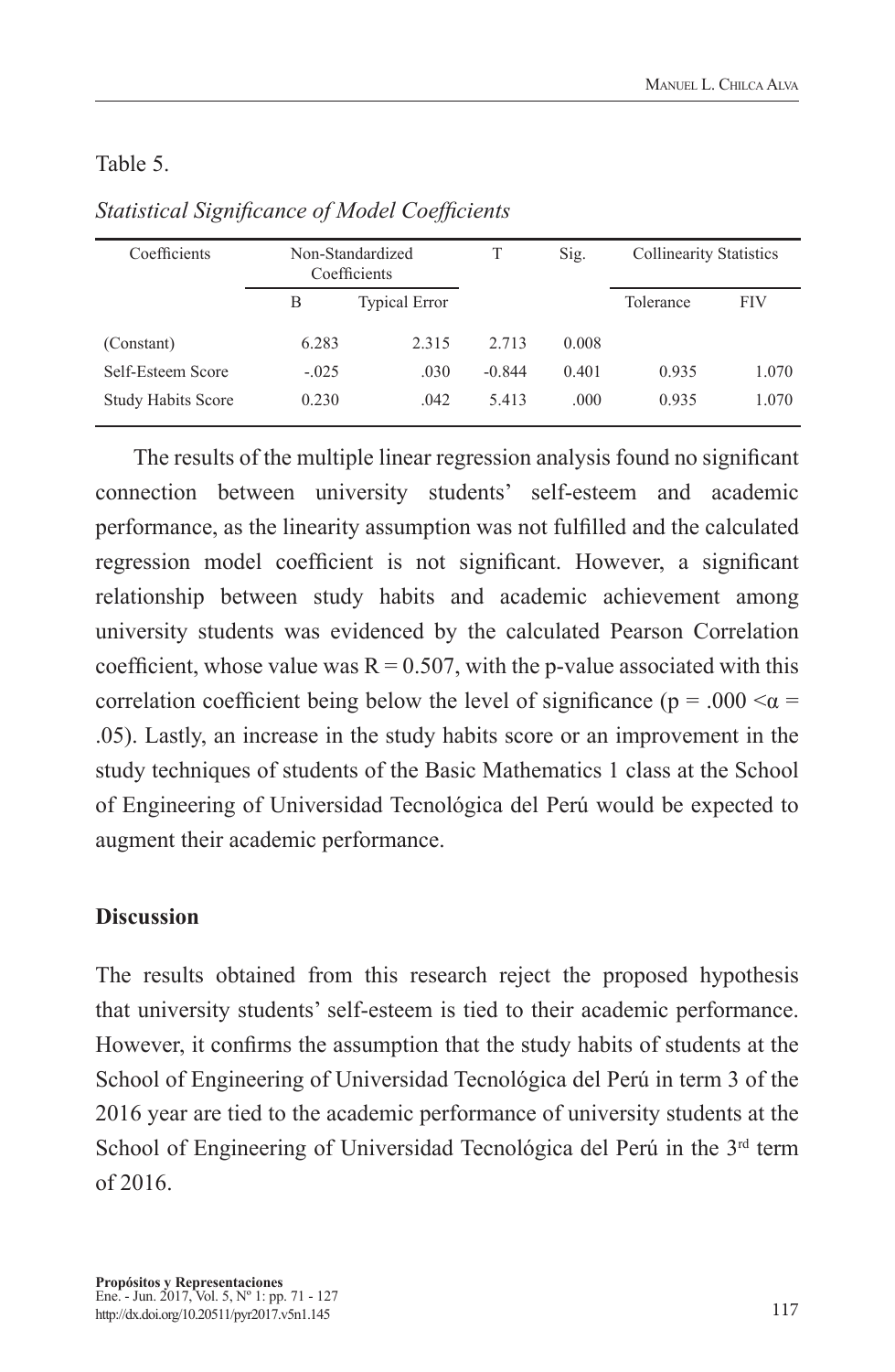Regarding self-esteem, it was evidenced that self-esteem levels among nearly all students (94.2%) ranged between "Average High" and "High", which means that regardless of their academic performance, students have high self-esteem. This is because the study population consisted of students most of whom have pursued technical studies in the past or are completing a second degree whose study schedule is often at night. Such results run counter to the literature reviewed, which did establish a significant connection between these two variables, this correlation positive being, direct and causal, i.e. low academic performance is caused by low self-esteem of the student (Acuña, 2013, Vildoso, 2003 and Nico , 2013). In all the studies performed, to measure the self-esteem variable, Coopersmith's Inventory was used as collection instrument. However, the study population was different, hence the difference in the results found.

On the other hand, the study habits coefficient in the calculated multiple linear regression model was significant, hence the Pearson correlation coefficient between the said variable and academic performance was calculated, which shows that there is a significant connection between study habits and academic performance of the students in the study population  $(R = 0.503)$ . In addition, research determined that about 50% of students are to modify their study techniques as they are inadequate. As in here, other authors obtained similar results, such as Sanchez (2016), who found a significant and positive relationship between these two variables. Cepeda (2013) also showed that study habits exert a significant influence on academic performance. Similarly, Mendoza (2011) concludes that study habits impact academic performance, evidencing that half the students of the 2nd academic year of UNHEVAL's agronomy program used inadequate study habits, resulting in a low academic performance. Lastly, Paredes Ayrac (2008) found a high, direct positive correlation between study habits and academic performance, showing that 61% of students have inadequate study habits and only 2.8% of students have a high level of academic achievement.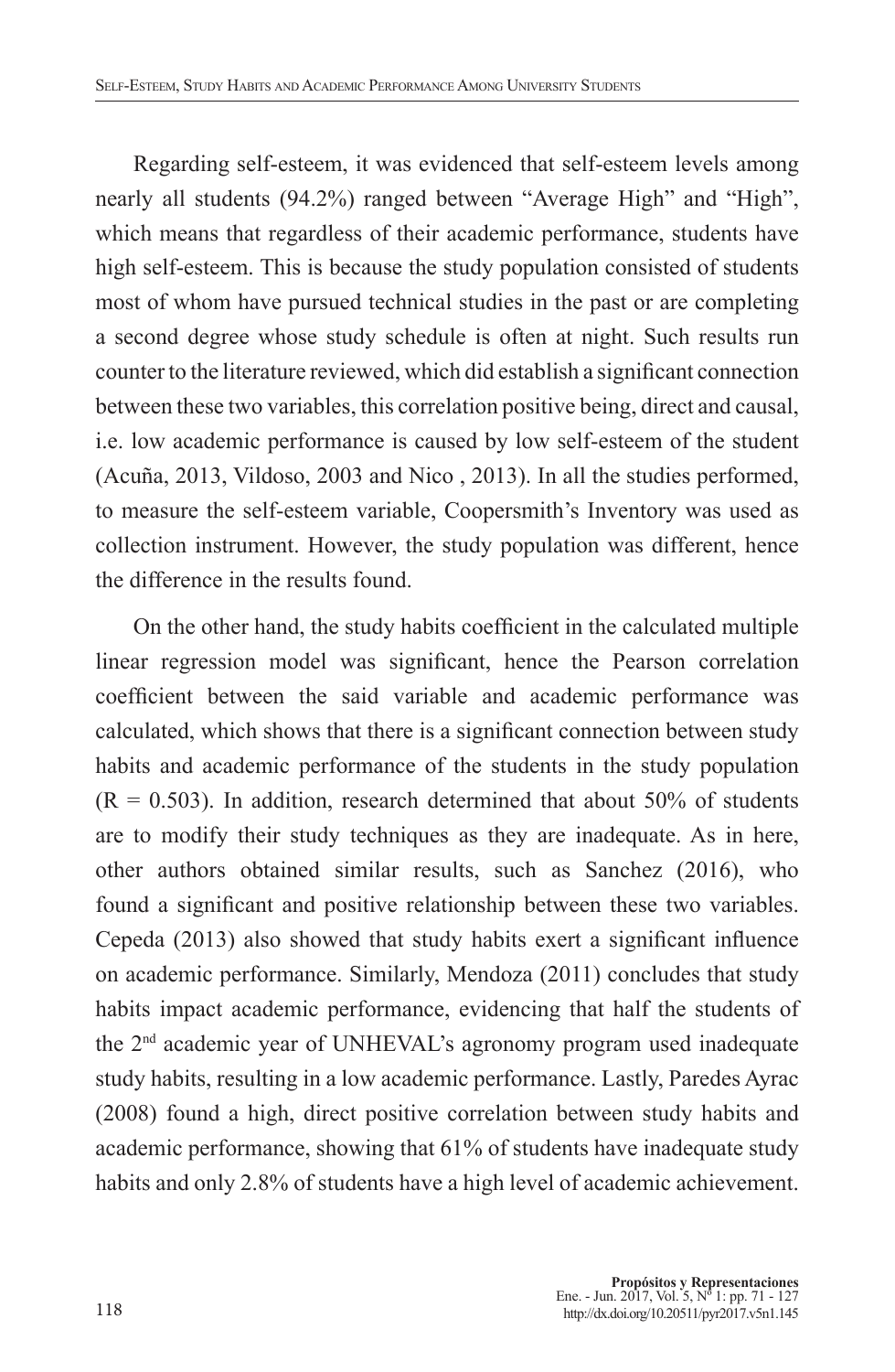In conclusion, in the study population, self-esteem does not account for low or high academic performance, as most students reported enjoying a good level of self-esteem, regardless of their grades. However, the same is not true of study habits, which are tied to academic performance as shown by our results and prior research. Hence better performance is expected of students if their study techniques are to improve.

Therefore, it is essential for teachers to guide students through the array of study techniques available, as well as to use them to optimize the time studying to attain improved academic results. Techniques must conform to the type of student who is served by the university, as many of them work and study simultaneously or, in any event, already hold a technical or university degree. In terms of self-esteem, in the study population, improvement thereof is not an urgent matter as nearly all students claim a good level of self-esteem, hence it would be appropriate to consider other variables for future research.

Lastly, university authorities may now draw on these results to take immediate action to improve students' study habits in math classes, implement information lectures, either face-to-face or online, in light of the profile of students they serve, to increase student counselling and tutoring hours while focusing on study techniques, and last but not least, to train teachers so as to enhance their teaching skills by covering all the cognitive aspects of a student, especially in math classes.

### **References**

- Acuña, J. (2013). *Autoestima y rendimiento académico de los estudiantes del X ciclo 2012 - II de la escuela académica profesional de educación primaria y problemas de aprendizaje de la Universidad Nacional José Faustino Sánchez Carrión – Huacho* (Tesis de Maestría). Universidad Nacional José Faustino Sánchez Carrión, Lima.
- Aduna, M., & Marquez, S. (1987). *Curso de hábitos de estudio y autocontrol*. México: Trillas S.A.

Black, B. (1999). Análisis Multivariante (5<sup>ª</sup> ed.). Madrid: Prentice Hall.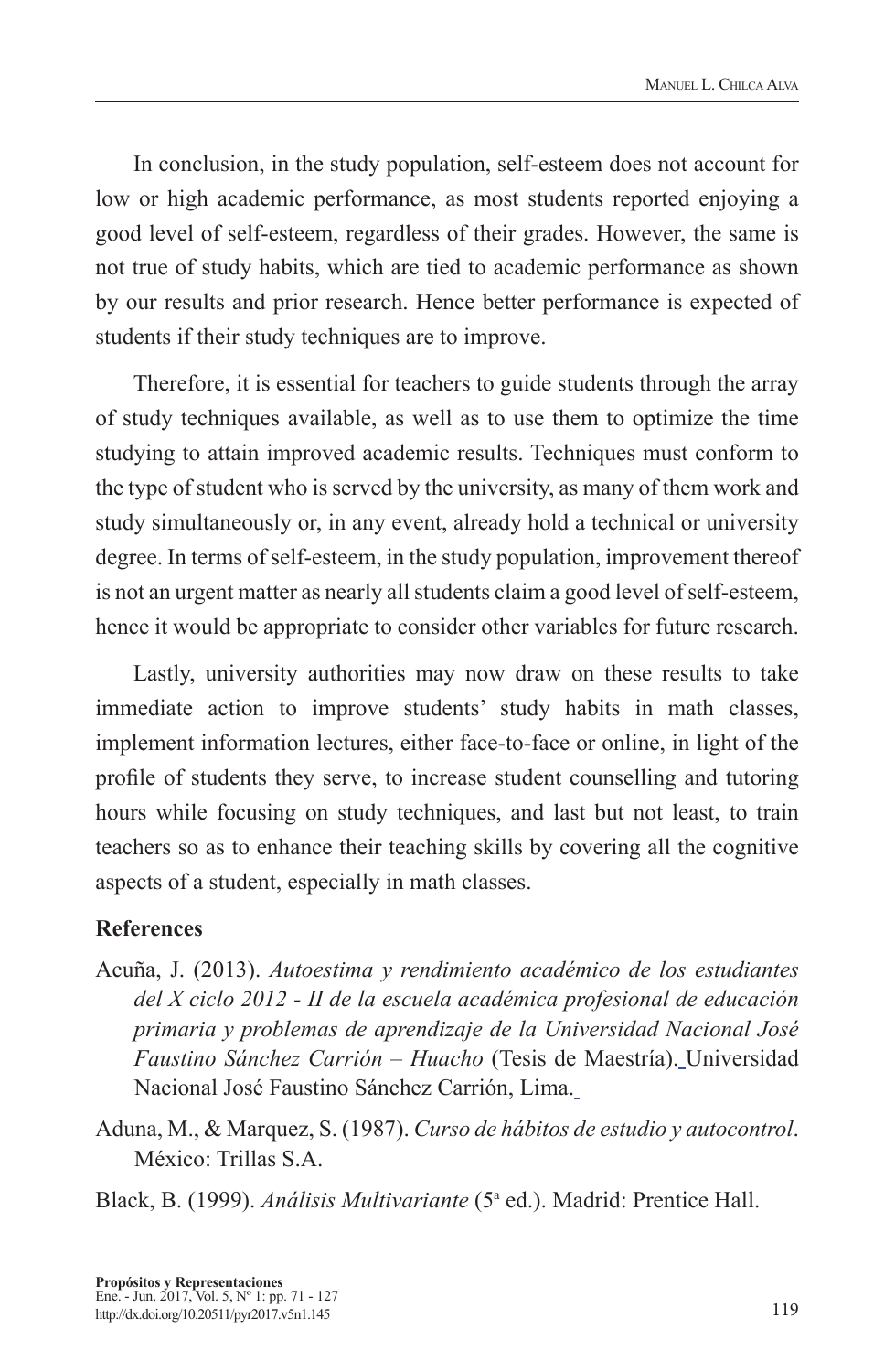- Bolívar, R. (2006). La autoestima se construye constantemente y a lo largo de toda la vida. Lima: Autor.
- Cepeda, I. (2013). *Influencia de los hábitos de estudio en el rendimiento académico de los estudiantes* (Tesis Doctoral). Universidad de Guayaquil, Guayaquil.
- Chipana F. S. (2012). Rendimiento académico. *Revista de Investigación Scientia, 2*(1), 83-101.
- Córdova Zamora, M. (2000). *Estadística descriptiva e Inferencial*. Lima: Ed.L. Moshera S.R.
- Díaz, M. (2010). *Autoestima y rendimiento académico de los alumnos del tercer año de educación secundaria del I.E.E. José Granda del distrito de San Martín de Porres* (Tesis inédita). Universidad Nacional Enrique Guzmán y Valle, Lima.
- Escudero, T. (1999). *Indicadores del rendimiento académico: Una experiencia en la Universidad de Zaragoza*. Madrid: MEC-Consejo de Universidades.
- Larrosa, F. (1994). *El rendimiento educativo.* Madrid: Instituto de Cultura Juan Gil Albert.
- Logros (2008). *Deserción universitaria* [logrosperú.com]. Recuperado de: http://www.logrosperu.com/noticias/actualidad/810desercionuiversitariapreocupa-al-mundo.html
- Lamas, H. (2015). Sobre el rendimiento escolar. *Propósitos y Representaciones, 3*(1), 313-386. doi: 10.20511/pyr2015.v3n1.74
- Manassero, A., & Vazquez, A. (1995). *Dimensionalidad de las causas percibidas en situaciones de éxito y fracaso escolar*. *Revista de Psicología social, 10*(2), 235-255.. doi: 10.1174/021347495763811009
- Mendoza, A. (2011). *Hábitos de estudio en el rendimiento académico de los alumnos del 2do año de la escuela académica profesional de agronomía de la universidad nacional Hermilio Valdizan* (Tesis inédita). Universidad Nacional Mayor de San Marcos, Lima.
- Mejía Mejía, E. (2005). *Metodología de la Investigación Científica*. Lima: Universidad Nacional Mayor de San Marcos.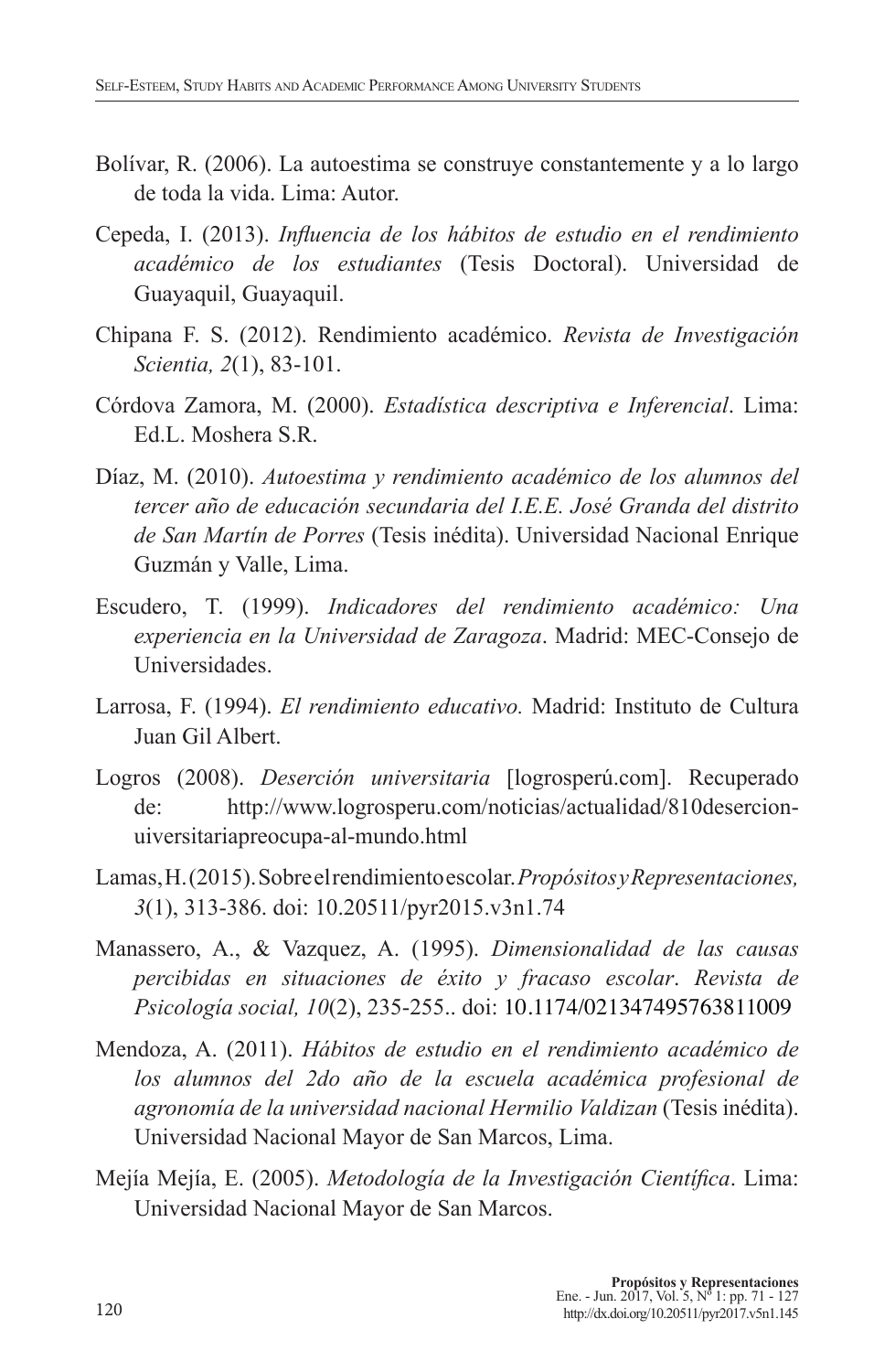- Nicho, A. (2013). *Relación entre la autoestima y el rendimiento académico de los estudiantes de la E.B.C. tecnológica de la facultad de educación de la Universidad Nacional José Faustino Sánchez Carrión* (Tesis inédita). Universidad Nacional José Faustino Sánchez Carrión, Lima.
- Paredes Ayrac, D. M. (2008). *Relación entre la satisfacción con la profesión elegida, los hábitos de estudio y el rendimiento académico de los estudiantes de la UNSAM* (Tesis inédita). Universidad Nacional Mayor de San Marcos, Lima.
- Pérez, C. (2004). *Técnicas de Análisis Multivariante de Datos*. Aplicaciones con SPSS". Madrid: Prentice Hall.
- Pérez, C. (2005). *Métodos Estadísticos Avanzados Con SPSS*. Madrid: Thomson.
- Peña, D. (2002). *Análisis de Datos Multivariantes*. Madrid: Mc.Graw Hill.
- Rodriguez, S. (2000). El rendimiento académico en la transición secundariauniversidad. Madrid: Editorial Paraninfo.
- Rondón, C. (1991). *Internalidad y Hábitos de Estudio*. Carabobo: Universidad Pedagógica Experimental Libertador.
- Sánchez R., Flores, N., & Flores. F. (2016). *Influencia de los hábitos de estudio en el rendimiento académico de los estudiantes de una institución de educación media ecuatoriana. Latin-American Journal of Physics Education, 10*(1), 1-7.
- Sanchez Briceño, S. (2016). *Relación entre hábitos de estudio y rendimiento académico en estudiantes del tercer año de secundaria de una institución educativa del distrito de San Martin de Porres, provincia de Lima, año 2015* (Tesis de Licenciatura). Universidad Alas Peruanas, Lima. Recuperado de http://repositorio.uap.edu.pe/handle/uap/2278
- Touron, F. (1984). Factores del rendimiento académico en la universidad. España: Universidad de Navarra.
- Trahtemberg Siederer, L. (1996). *Educación para el tercer milenio*. Lima: Editorial Bruño.
- Vicuña Peri, L. (1999). *Inventario de hábitos de estudio*. (2<sup>ª</sup> ed.). Lima: **CEDEIS**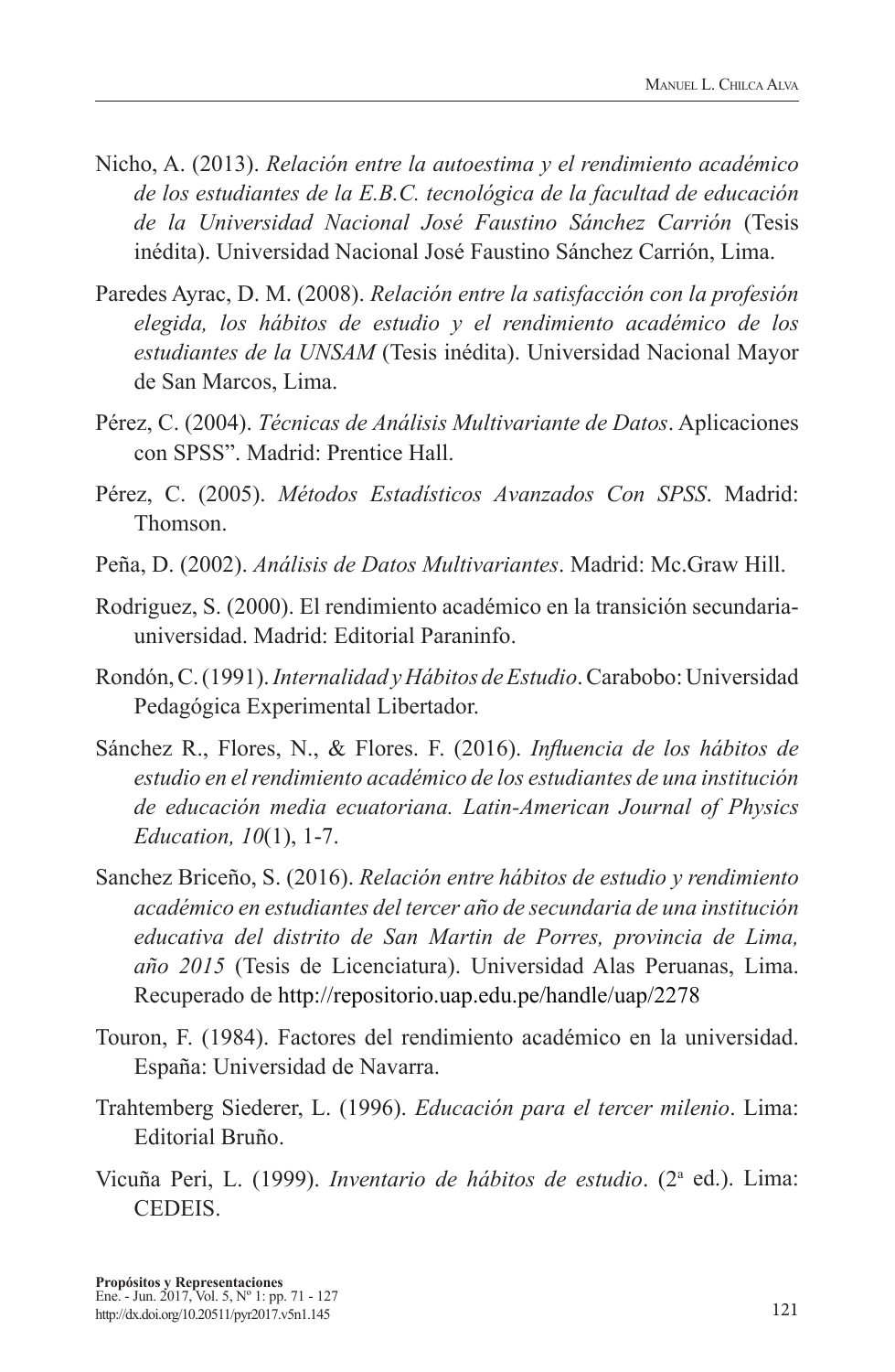Vildoso, V. S. (2003). *Influencia de los hábitos de estudio y la autoestima en el rendimiento académico de los estudiantes de la escuela profesional de agronomía de la Universidad nacional Jorge Basasdre Grohmann* (Tesis de Maestría). Universidad Nacional Mayor de San Marcos, Lima.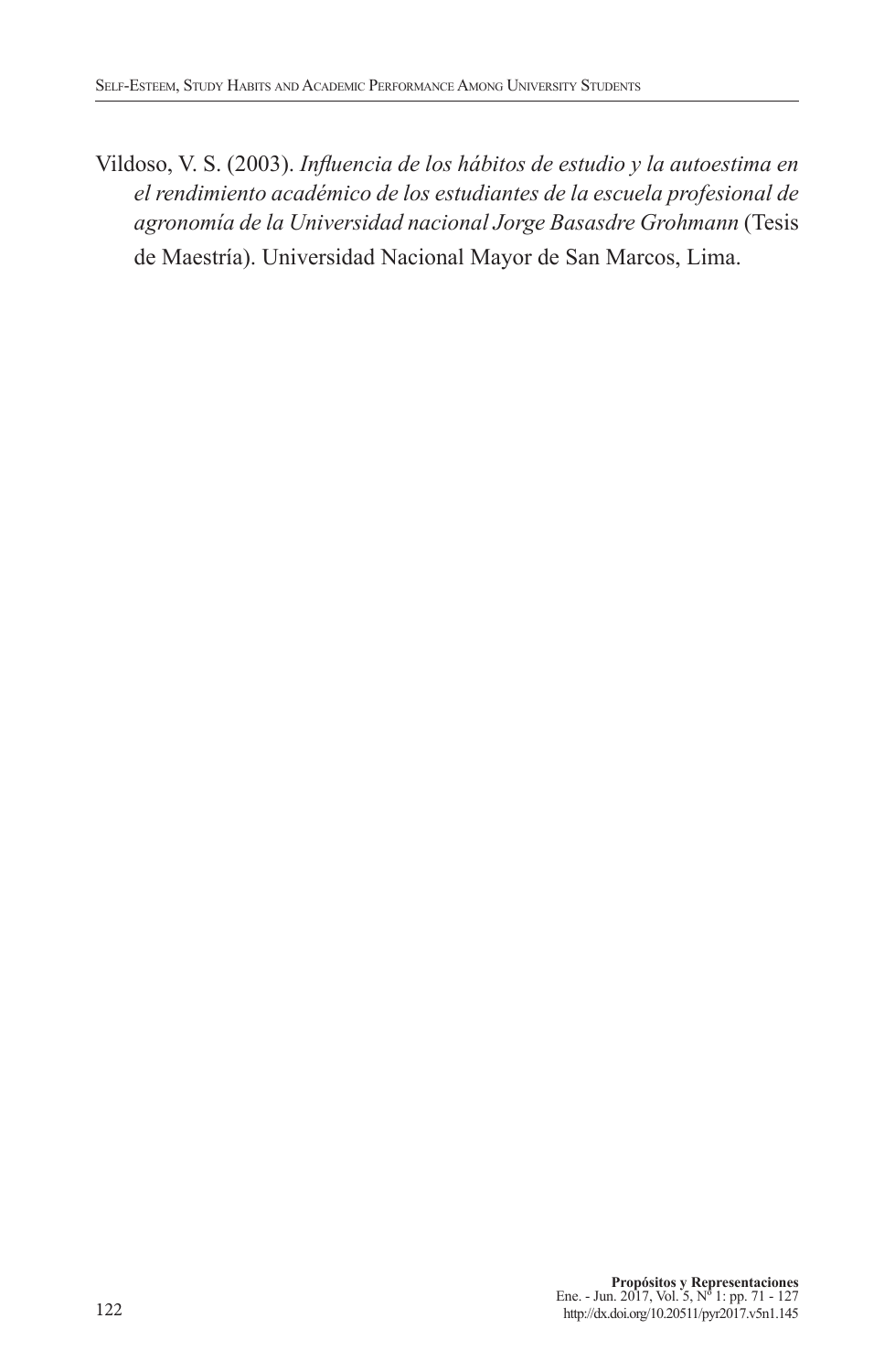## **Appendix A: Coopersmith Inventory**

## **Instructions:**

Below is a list of statements about feelings. If a sentence describes how you feel, mark the "YES" column with an "X", that is, if you agree with the sentence. Mark the "NO" column with an "X" if you disagree with the sentence. There is no "correct" or "incorrect" sentence.

| Degree:                                                  | Full name: |                |            |                |
|----------------------------------------------------------|------------|----------------|------------|----------------|
| Code:                                                    |            | Age: Sex: a) M | b) F       |                |
| <b>SENTENCES</b>                                         |            |                | <b>YES</b> | N <sub>O</sub> |
| 1. Problems usually affect me very little.               |            |                |            |                |
| 2. I have a hard time speaking in public.                |            |                |            |                |
| 3. If only I could change so many things about me.       |            |                |            |                |
| 4. I can make a hard decision.                           |            |                |            |                |
| 5. I am a nice person.                                   |            |                |            |                |
| 6. I get easily annoyed at home.                         |            |                |            |                |
| 7. I find it hard to get used to something new.          |            |                |            |                |
| 8. I am popular with people my age.                      |            |                |            |                |
| 9. My parents usually take my feelings into account.     |            |                |            |                |
| 10. I easily give up.                                    |            |                |            |                |
| 11. My parents expect too much from me.                  |            |                |            |                |
| 12. I find it hard to accept myself as I am.             |            |                |            |                |
| 13. My life is very complicated.                         |            |                |            |                |
| 14. My colleagues almost always accept my ideas.         |            |                |            |                |
| 15. I have a bad opinion of myself.                      |            |                |            |                |
| 16. Many times I would like to leave my house.           |            |                |            |                |
| 17. I often feel uncomfortable with my college buddies.  |            |                |            |                |
| 18. I am less handsome or good-looking than most people. |            |                |            |                |
| 19. If I feel I have something to say, I usually say it. |            |                |            |                |
| 20. My family understands me.                            |            |                |            |                |
| 21. Others are better accepted than I am.                |            |                |            |                |
| 22. I usually feel like my family is pushing me.         |            |                |            |                |
| 23. I usually feel underestimated by my fellow students. |            |                |            |                |
| 24. I would often like to be someone else.               |            |                |            |                |
| 25. You can trust me very little.                        |            |                |            |                |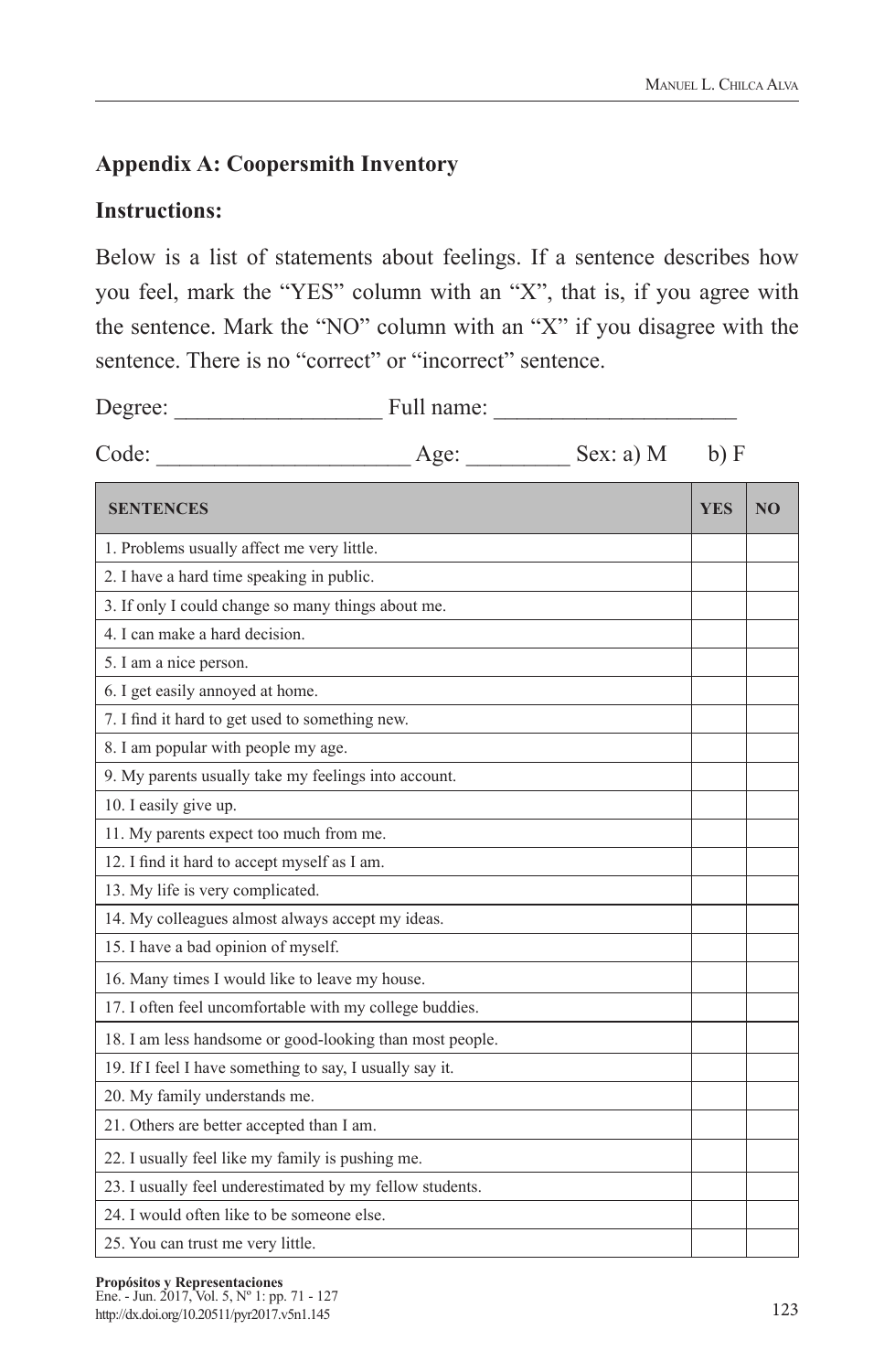| 26. I never worry about anything.                                                  |  |
|------------------------------------------------------------------------------------|--|
| 27. I am sure of myself.                                                           |  |
| 28. I am easily accepted in my group.                                              |  |
| 29. My family and I had a great time.                                              |  |
| 30. I spend enough time imagining my future.                                       |  |
| 31. I wish I was younger.                                                          |  |
| 32. I always do the right thing.                                                   |  |
| 33. I am proud of my performance at the University.                                |  |
| 34. Someone has to tell me what I have to do.                                      |  |
| 35. I usually regret the things I do.                                              |  |
| 36. I am never happy.                                                              |  |
| 37. I am doing my best to achieve my academic goals.                               |  |
| 38. I can usually take care of myself.                                             |  |
| 39. I am quite happy.                                                              |  |
| 40. I would rather be with younger students than I am.                             |  |
| 41. I like everyone I know.                                                        |  |
| 42. I like when I am invited to present a topic related to the profession I study. |  |
| 43. I understand myself.                                                           |  |
| 44. No one pays me much attention.                                                 |  |
| 45. They never berate me.                                                          |  |
| 46. I'm not doing as well in college as I'd like.                                  |  |
| 47. I can make a decision and keep it.                                             |  |
| 48. I do not really like being young.                                              |  |
| 49. I do not like being with other people.                                         |  |
| 50. I am never shy.                                                                |  |
| 51. I am usually ashamed of myself.                                                |  |
| 52. I am the center of the jokes of my colleagues.                                 |  |
| 53. I always tell the truth.                                                       |  |
| 54. My teachers make me feel that I am not capable enough.                         |  |
| 55. I do not care what happens to me.                                              |  |
| 56. I am a failure.                                                                |  |
| 57. I get easily annoyed when they scold me.                                       |  |
| 58. All the actions I do always have to be communicated to others.                 |  |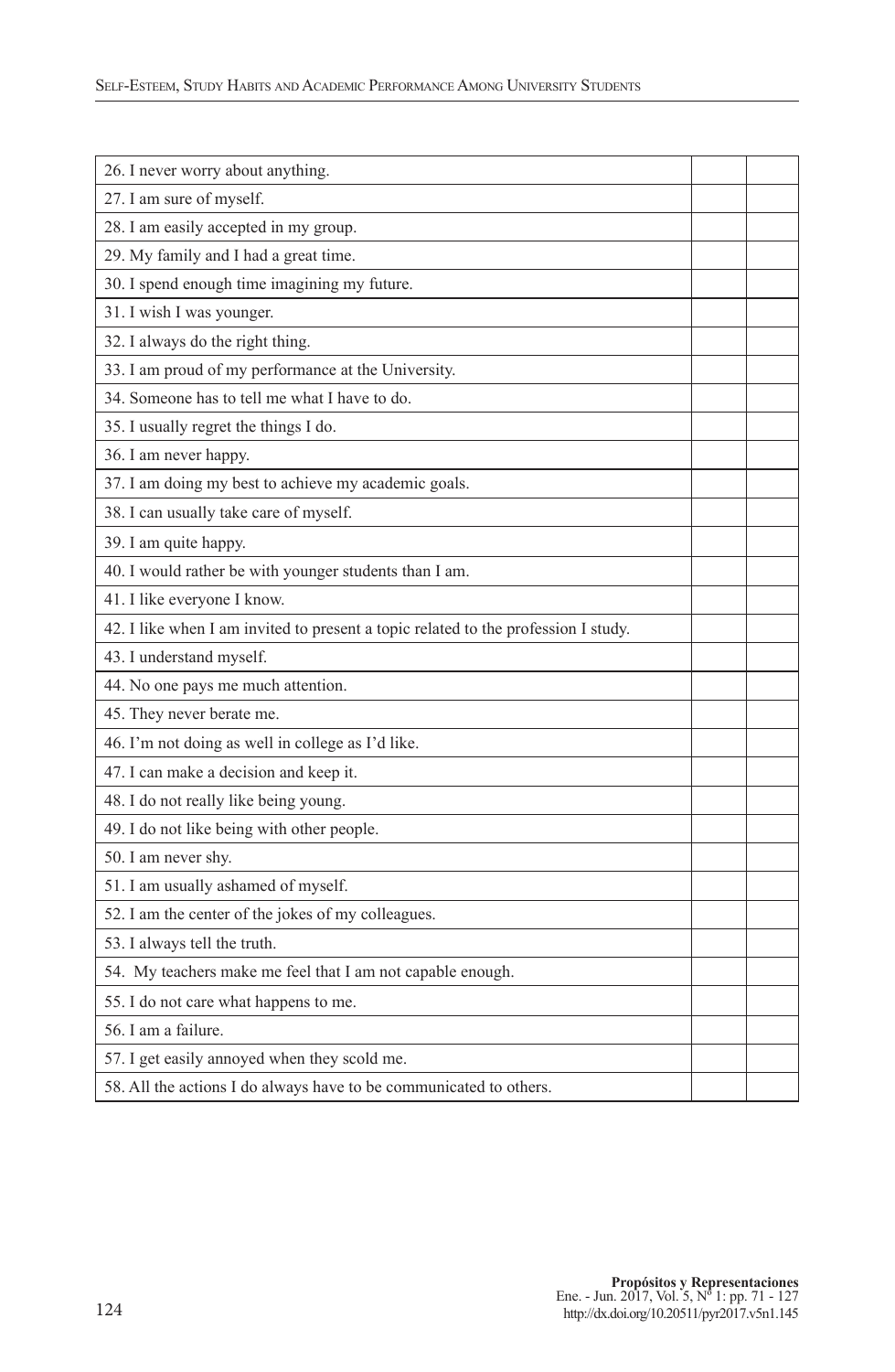## **Annex B: Study Habits**

## **Instructions:**

The inventory of study habits will bring to light your dominant work methods in your academic life, which will help you isolate those behaviors that may be preventing greater success in your study. To achieve this, simply mark the box that best describes your particular case with an "X".

| <b>Questions</b>                                                                   | Always | Never |
|------------------------------------------------------------------------------------|--------|-------|
| I. How do you study?                                                               |        |       |
| 1. I read what I have to study by highlighting the most important points.          |        |       |
| 2. I underline the words whose meaning I do not know.                              |        |       |
| 3. I return to the underlined points in order to clarify them.                     |        |       |
| 4. I immediately search the dictionary for the meaning of the words I do not know. |        |       |
| 5. I ask myself questions and say what I have learned in my own words.             |        |       |
| 6. Then I write in my own words what I have understood.                            |        |       |
| 7. I read each part once and repeat several times until I can say it by heart.     |        |       |
| 8. I try to memorize what I study.                                                 |        |       |
| 9. I review what I have studied after 4 to 8 hours.                                |        |       |
| 10. I just give a general read to everything I have to study.                      |        |       |
| 11. I try to relate the topic I am studying with other topics already studied.     |        |       |
| 12. I study only for exams.                                                        |        |       |

| II. How do you do your homework?                                                            |  |
|---------------------------------------------------------------------------------------------|--|
| 13. I read the question, I look in the book and write the answer almost as the book says.   |  |
| 14. I read the question, I look in the book, I read everything and then I answer as I       |  |
| understood.                                                                                 |  |
| 15. The words that I do not understand, I write as they are in the book without finding out |  |
| their meaning.                                                                              |  |
| 16. I attach more importance to the order and presentation of the work than to the          |  |
| understanding of the subject.                                                               |  |
| 17. In my house, I lack time to finish with my work, I complete them at university by       |  |
| asking my friends.                                                                          |  |
| 18. I ask for help from my parents or other people and let them handle all or most of the   |  |
| work.                                                                                       |  |
| 19. I leave completion of my homework until the last moment, for which reason I do not      |  |
| conclude them within the set time.                                                          |  |
| 20. I start to solve a job, I get tired and I move on to another.                           |  |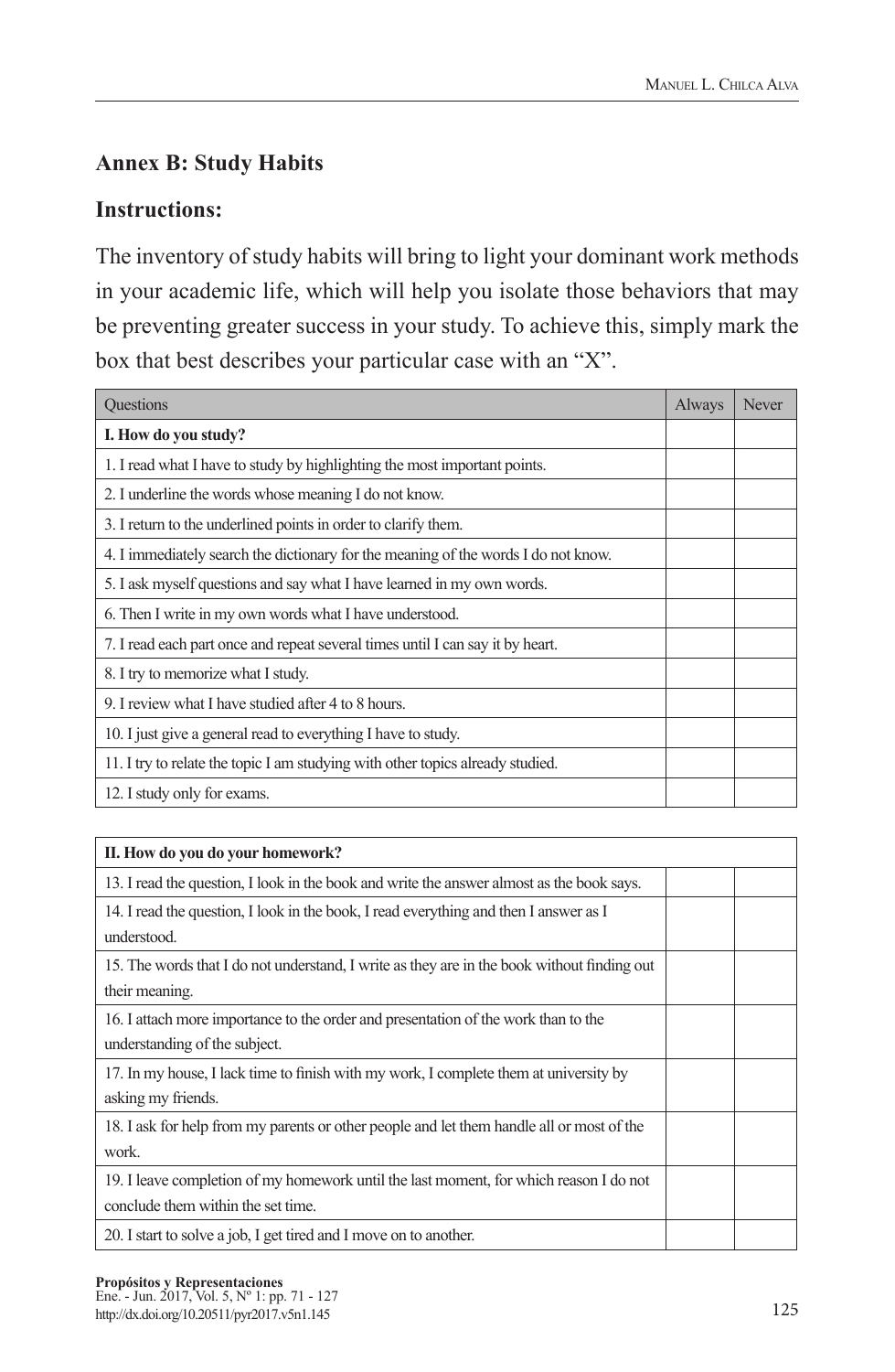| 21. When I cannot solve a job I get angry or very angry and I give up.                 |  |
|----------------------------------------------------------------------------------------|--|
| 22. When I have several jobs I start with the most difficult and then I move on to the |  |
| easiest one.                                                                           |  |

| III. How do you prepare for your exams                                                        |  |
|-----------------------------------------------------------------------------------------------|--|
| 23. I study at least two hours every day.                                                     |  |
| 24. I wait until the exam date has been fixed before I start studying.                        |  |
| 25. When there is oral exam, only once in the classroom do I begin to review notes.           |  |
| 26. I start studying on the same day of the exam.                                             |  |
| 27. I revise just before the exam.                                                            |  |
| 28. I prepare a plagiarism tool just in case I forget a a subject.                            |  |
| 29. I trust my partner to "blow" me some answers at the time of the test.                     |  |
| 30. I trust in my good fortune so I only study those subjects that I suppose the teacher will |  |
| ask.                                                                                          |  |
| 31. When I have two or more exams the same day I start to study for the most difficult        |  |
| subject and then proceed to the easiest.                                                      |  |
| 32. I sit for my exams without having revised the whole topic.                                |  |
| 33. During the exam I get the topics confused and I forget what I have studied.               |  |

| IV. How do you follow your classes?                                                     |  |
|-----------------------------------------------------------------------------------------|--|
| 34. I try to take notes of everything the teacher says.                                 |  |
| 35. I only take notes of the most important things.                                     |  |
| 36. Immediately after a class I order my notes.                                         |  |
| 37. When the teacher uses some word that I do not know, I raise my hand and ask for its |  |
| meaning.                                                                                |  |
| 38. I am more attentive to the jokes of my classmates than to the class.                |  |
| 39. I get tired quickly and start doing other things.                                   |  |
| 40. When I get bored I start to play, or to talk with my friends.                       |  |
| 41. When I cannot take note of what the teacher says I get bored and stop everything.   |  |
| 42. When I do not understand an issue my mind starts to think and daydream.             |  |
| 43. My imaginations or fantasies distract me during classes.                            |  |
| 44. During class I am distracted by what I am going to do on the way out.               |  |
| 45. During class I would like to sleep or maybe leave class.                            |  |

| V. What accompanies your moments of study?             |  |
|--------------------------------------------------------|--|
| 46. I need music, be it from the radio or other means. |  |
| 47. I need the TV on.                                  |  |